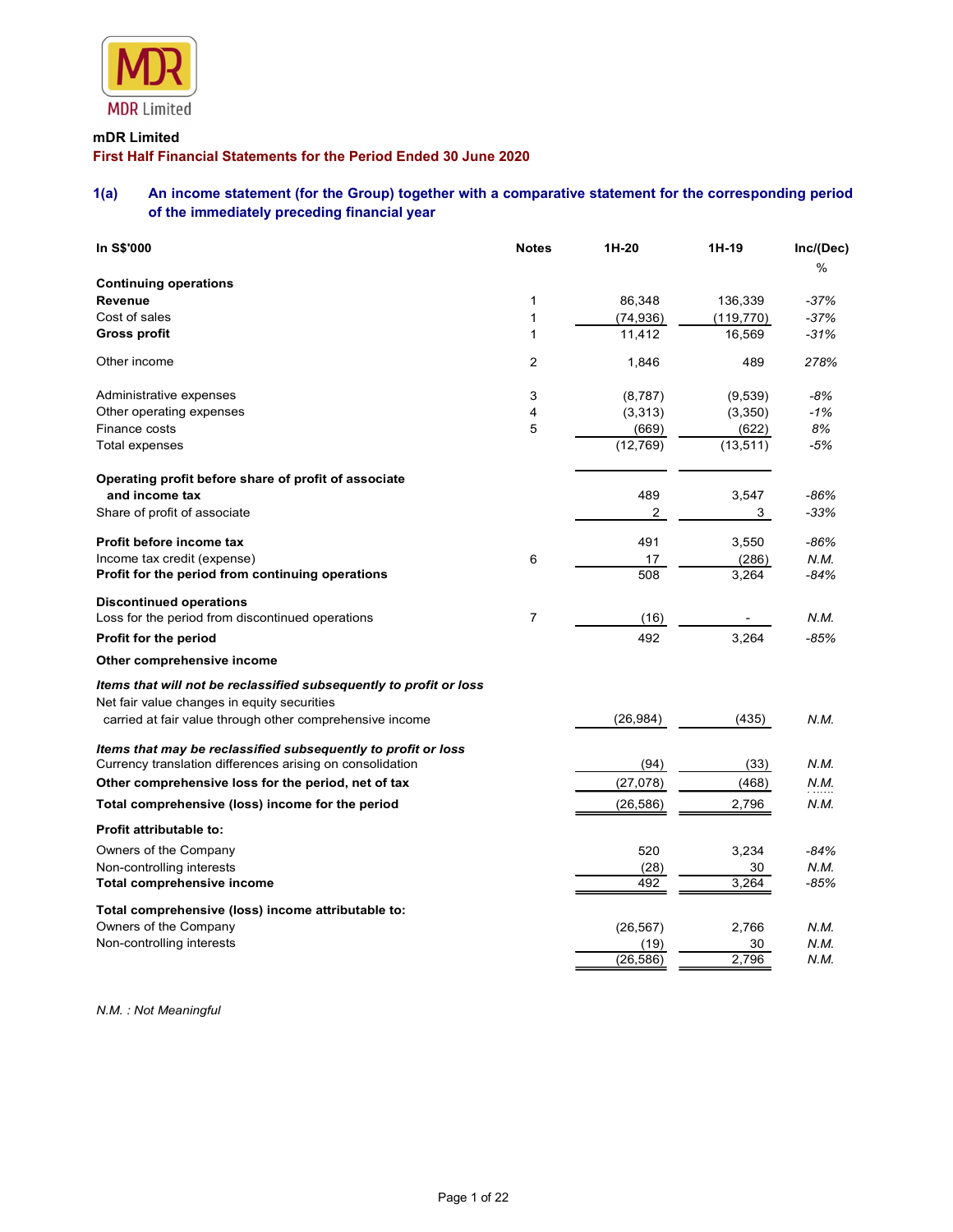#### 1(a)(i) Breakdown and explanatory notes to the income statement

### Note 1 Revenue, Cost of Sales and Gross Profit

| Breakdown and explanatory notes to the income statement                                                                                                                                                         |           |            |
|-----------------------------------------------------------------------------------------------------------------------------------------------------------------------------------------------------------------|-----------|------------|
| Revenue, Cost of Sales and Gross Profit                                                                                                                                                                         |           |            |
| The Group operates in four business segments - After Market Services (AMS), Distribution Management Solutions<br>(DMS) and Digital Inkjet Printing for Out-Of-Home Advertising Solutions (DPAS) and Investment. |           |            |
| The breakdown of revenue and cost of goods sold and spare parts are as follows:                                                                                                                                 |           |            |
| In S\$'000                                                                                                                                                                                                      | 1H-20     | $1H-19$    |
| Revenue                                                                                                                                                                                                         |           |            |
| AMS                                                                                                                                                                                                             | 8,443     | 10,134     |
| <b>DMS</b>                                                                                                                                                                                                      | 72,582    | 119,614    |
| <b>DPAS</b>                                                                                                                                                                                                     | 1,325     | 3,110      |
| Investment                                                                                                                                                                                                      | 3,998     | 3,481      |
|                                                                                                                                                                                                                 | 86,348    | 136,339    |
| <b>Cost of Goods Sold and Spare Parts</b>                                                                                                                                                                       |           |            |
| AMS                                                                                                                                                                                                             | (6, 189)  | (7, 394)   |
| <b>DMS</b>                                                                                                                                                                                                      | (67, 574) | (110, 102) |
| <b>DPAS</b>                                                                                                                                                                                                     | (1, 173)  |            |
|                                                                                                                                                                                                                 |           | (2, 274)   |
| Investment                                                                                                                                                                                                      |           | (119, 770) |
|                                                                                                                                                                                                                 | (74, 936) |            |
| <b>Gross Profit</b>                                                                                                                                                                                             |           |            |
| AMS                                                                                                                                                                                                             | 2,254     | 2,740      |
| <b>DMS</b>                                                                                                                                                                                                      | 5,008     | 9,512      |
| <b>DPAS</b>                                                                                                                                                                                                     | 152       | 836        |
| Investment                                                                                                                                                                                                      | 3,998     | 3,481      |
|                                                                                                                                                                                                                 | 11,412    | 16,569     |
| GP%                                                                                                                                                                                                             |           |            |
| AMS                                                                                                                                                                                                             | 27%       | 27%        |
| <b>DMS</b>                                                                                                                                                                                                      | 7%        | 8%         |
| <b>DPAS</b>                                                                                                                                                                                                     | 11%       | 27%        |
| Investment                                                                                                                                                                                                      | 100%      | 100%       |
|                                                                                                                                                                                                                 | 13%       | 12%        |
| Other income consists of the following:                                                                                                                                                                         |           |            |
| In S\$'000                                                                                                                                                                                                      | $1H-20$   | $1H-19$    |
| Interest income on fixed deposits                                                                                                                                                                               | 3         | 18         |
| Rental income                                                                                                                                                                                                   | 307       | 308        |
| Government grants:                                                                                                                                                                                              |           |            |
| Wage credit                                                                                                                                                                                                     | 95        | 61         |
| Job support scheme                                                                                                                                                                                              | 945       |            |
| Property tax rebate                                                                                                                                                                                             | 250       |            |
|                                                                                                                                                                                                                 |           |            |

#### Note 2 Other income consists of the following:

| In S\$'000                              | 1H-20 | $1H-19$                  |  |
|-----------------------------------------|-------|--------------------------|--|
| Interest income on fixed deposits       | 3     | 18                       |  |
| Rental income                           | 307   | 308                      |  |
| Government grants:                      |       |                          |  |
| Wage credit                             | 95    | 61                       |  |
| Job support scheme                      | 945   | $\overline{\phantom{0}}$ |  |
| Property tax rebate                     | 250   |                          |  |
| Foreign workers levy rebate             | 127   | ۰                        |  |
| Insurance compensation                  | 73    | $\overline{\phantom{0}}$ |  |
| Gain on disposal of plant and equipment | 3     | 26                       |  |
| <b>Others</b>                           | 43    | 76                       |  |
|                                         | 1,846 | 489                      |  |

 Insurance compensation pertains to the claim in relation to damaged equipment and raw materials due to the flooding incident in April 2020 that affected DPAS division.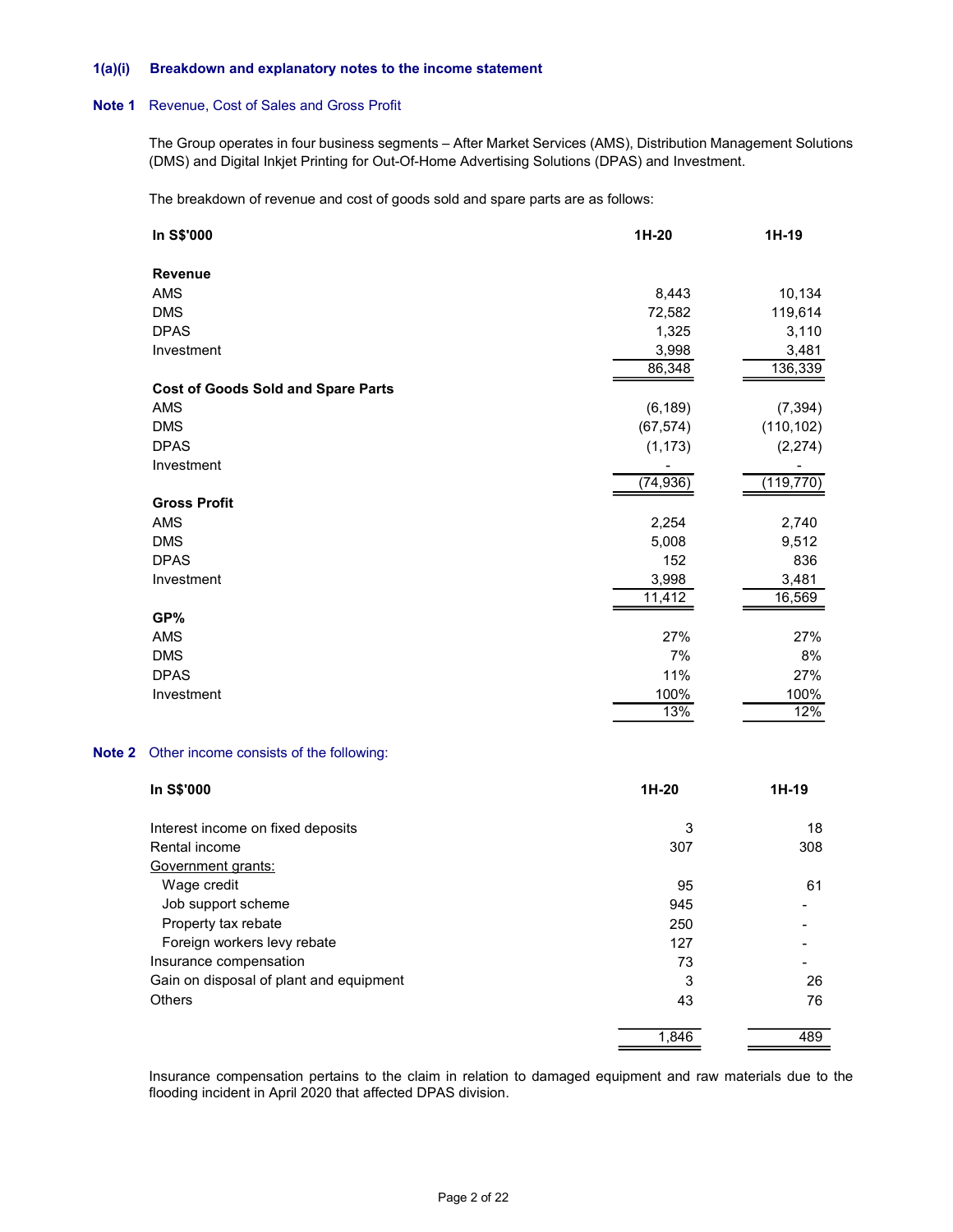#### Note 3 Administrative expenses

| Administrative expenses                                                                                                                                                                                                                                                                         |              |               |
|-------------------------------------------------------------------------------------------------------------------------------------------------------------------------------------------------------------------------------------------------------------------------------------------------|--------------|---------------|
| The administrative expenses comprise mainly staff cost.                                                                                                                                                                                                                                         |              |               |
| In S\$'000                                                                                                                                                                                                                                                                                      | 1H-20        | 1H-19         |
| <b>Staff Cost</b>                                                                                                                                                                                                                                                                               |              |               |
| AMS                                                                                                                                                                                                                                                                                             | 1,503        | 1,914         |
| <b>DMS</b>                                                                                                                                                                                                                                                                                      | 2,826        | 3,568         |
| <b>DPAS</b><br>Management and HQ support staff costs                                                                                                                                                                                                                                            | 282          | 340           |
| (including Directors' fees)                                                                                                                                                                                                                                                                     | 3,029        | 2,157         |
|                                                                                                                                                                                                                                                                                                 | 7,640        | 7,979         |
| The decrease in staff costs in AMS, DMS and DPAS division was mainly due to the decrease in headcount. Lower<br>headcount is required to support the operations due to the COVID-19 pandemic. However, it was partially offset<br>by the increase in staff costs for management and HQ support. |              |               |
| Other operating expenses consist of the following:                                                                                                                                                                                                                                              |              |               |
| In S\$'000                                                                                                                                                                                                                                                                                      | 1H-20        | $1H-19$       |
| Rental expenses                                                                                                                                                                                                                                                                                 | $\mathbf{1}$ | 500           |
| Depreciation expenses - plant and equipment                                                                                                                                                                                                                                                     | 540          | 494           |
| Depreciation expenses - right-of-use assets                                                                                                                                                                                                                                                     | 1,812        | 2,053         |
| Plant and equipment written off                                                                                                                                                                                                                                                                 | 14           | $\mathcal{P}$ |

#### Note 4 Other operating expenses consist of the following:

| <b>Staff Cost</b>                                                                                                                                                                                                                                                                               |                |                |
|-------------------------------------------------------------------------------------------------------------------------------------------------------------------------------------------------------------------------------------------------------------------------------------------------|----------------|----------------|
| AMS                                                                                                                                                                                                                                                                                             | 1,503          | 1,914          |
| <b>DMS</b>                                                                                                                                                                                                                                                                                      | 2,826          | 3,568          |
| <b>DPAS</b>                                                                                                                                                                                                                                                                                     | 282            | 340            |
| Management and HQ support staff costs                                                                                                                                                                                                                                                           |                |                |
| (including Directors' fees)                                                                                                                                                                                                                                                                     | 3,029<br>7,640 | 2,157<br>7,979 |
| The decrease in staff costs in AMS, DMS and DPAS division was mainly due to the decrease in headcount. Lower<br>headcount is required to support the operations due to the COVID-19 pandemic. However, it was partially offset<br>by the increase in staff costs for management and HQ support. |                |                |
| Other operating expenses consist of the following:                                                                                                                                                                                                                                              |                |                |
| In S\$'000                                                                                                                                                                                                                                                                                      | 1H-20          | 1H-19          |
| Rental expenses                                                                                                                                                                                                                                                                                 |                | 500            |
| Depreciation expenses - plant and equipment                                                                                                                                                                                                                                                     | 540            | 494            |
| Depreciation expenses - right-of-use assets                                                                                                                                                                                                                                                     | 1,812          | 2,053          |
| Plant and equipment written off                                                                                                                                                                                                                                                                 | 14             | 2              |
| Reversal of allowance for impairment of right-of-use assets                                                                                                                                                                                                                                     | (68)           |                |
| Allowance for impairment of plant and equipment                                                                                                                                                                                                                                                 | 59             |                |
| Loss allowance (Reversal of loss allowance) for trade receivables                                                                                                                                                                                                                               | 2              | (26)           |
|                                                                                                                                                                                                                                                                                                 |                |                |
| Loss allowance for other receivables                                                                                                                                                                                                                                                            | 67             |                |
| Loss on disposal of investment in debt securities                                                                                                                                                                                                                                               | 263            |                |
| Allowance for inventories                                                                                                                                                                                                                                                                       | 519            | 188            |
| Inventories written off                                                                                                                                                                                                                                                                         | 80             |                |
| Foreign currency exchange loss                                                                                                                                                                                                                                                                  | 24             | 139            |

Reduced rental expenses were mainly due to rental subsidies received from retail malls due to COVID-19 pandemic.

Reversal of allowance for impairment of right-of-use asset of \$258,000 for a non-performing outlet of DMS business, due to the surrender of its lease with a replacement tenant taking over the said outlet. However, it was partially offset by the impairment of right-of-use asset of \$190,000, for the lease of a non-performing outlet of DMS business.

Allowance for impairment of plant and equipment of \$59k pertains to the impairment of renovation for the nonperforming outlet of DMS business.

Higher allowance for inventories in 1H-20 was due to a higher stock provision made against its handset and cosmetics inventories.

Inventories written off pertained to damaged raw materials due to the flooding incident that affected DPAS division.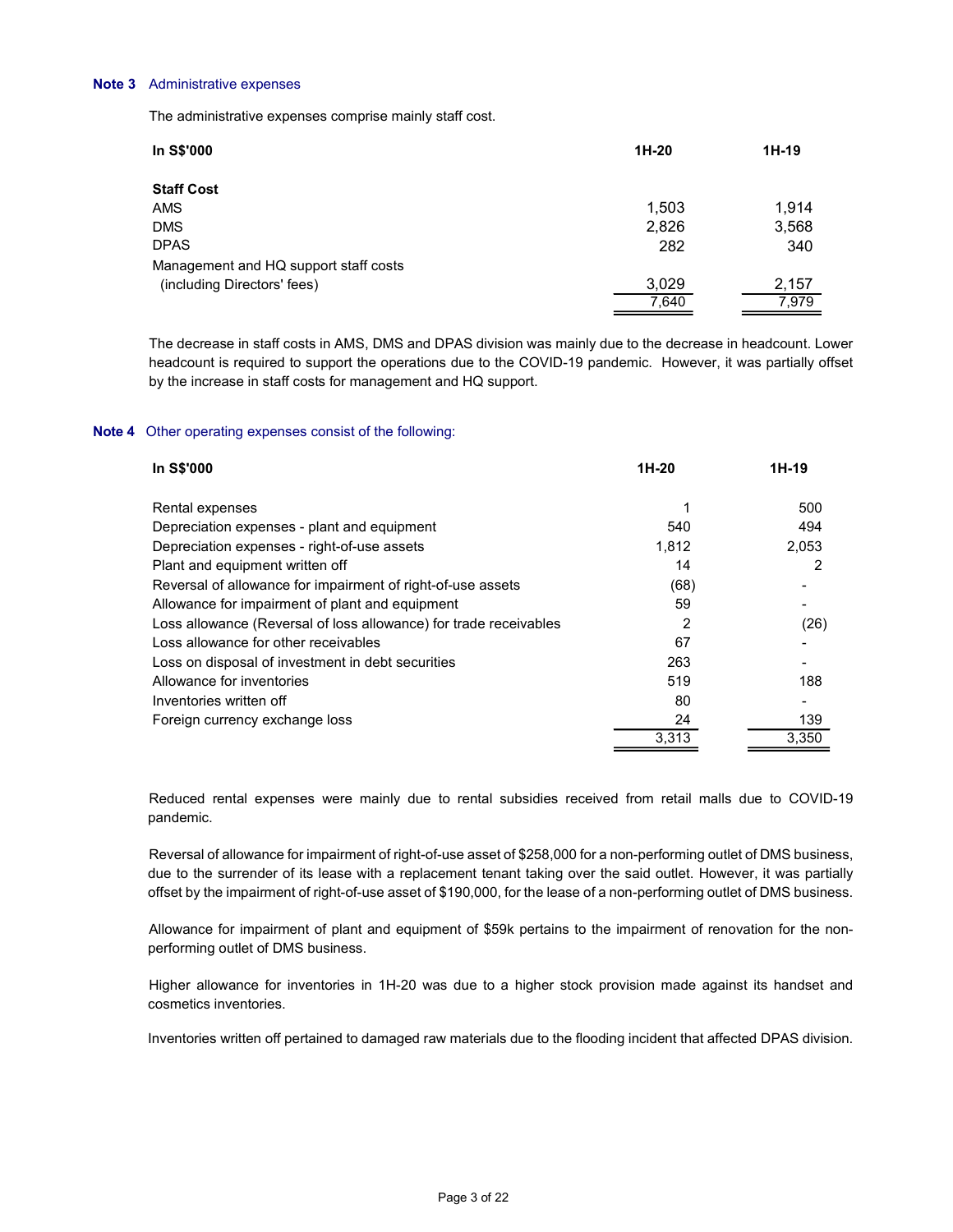#### Note 5 Finance costs consist of the following:

| Finance costs consist of the following:                                                                                           |                          |         |  |
|-----------------------------------------------------------------------------------------------------------------------------------|--------------------------|---------|--|
| In S\$'000                                                                                                                        | $1H-20$                  | $1H-19$ |  |
| Interest expense on bank loans                                                                                                    | 516                      | 406     |  |
| Interest expense on lease liabilities                                                                                             | 144                      | 195     |  |
| Interest expense on lease liabilities from financial institutions                                                                 | 9                        | 21      |  |
|                                                                                                                                   | 669                      | 622     |  |
| Income tax (credit) expenses                                                                                                      |                          |         |  |
|                                                                                                                                   |                          |         |  |
| The tax expense provision is calculated for profitable subsidiaries. The income tax credit pertained to prior year<br>adjustment. |                          |         |  |
| Income statement for discontinued operations                                                                                      |                          |         |  |
| In S\$'000                                                                                                                        | $1H-20$                  | $1H-19$ |  |
| Revenue                                                                                                                           | $\overline{\phantom{a}}$ |         |  |
| Cost of sales<br><b>Gross Profit</b>                                                                                              |                          |         |  |

#### Note 6 Income tax (credit) expenses

## Note 7 Income statement for discontinued operations

| ncome statement for discontinued operations      |              |       |
|--------------------------------------------------|--------------|-------|
| In S\$'000                                       | 1H-20        | 1H-19 |
| Revenue                                          |              |       |
| Cost of sales                                    |              |       |
| <b>Gross Profit</b>                              |              |       |
| Administrative expenses                          |              |       |
| Other operating expenses                         | (16)         |       |
| Loss before income tax                           | (16)         |       |
| Income tax expense                               |              |       |
| Loss for the period from discontinued operations | (16)         |       |
| Loss attributable to:                            |              |       |
| Owners of the Company                            |              |       |
| Non-controlling interests                        | (17)<br>(16) |       |
|                                                  |              |       |

 Discontinued operations relate to operations in Myanmar inclusive of MDR Myanmar Co., Ltd, Golden Myanmar Sea Co., Ltd, Pixio Myanmar Co., Ltd and MDR Golden Myanmar Sea Co., Ltd, with the latter 2 entities having ceased their business operations in March 2017.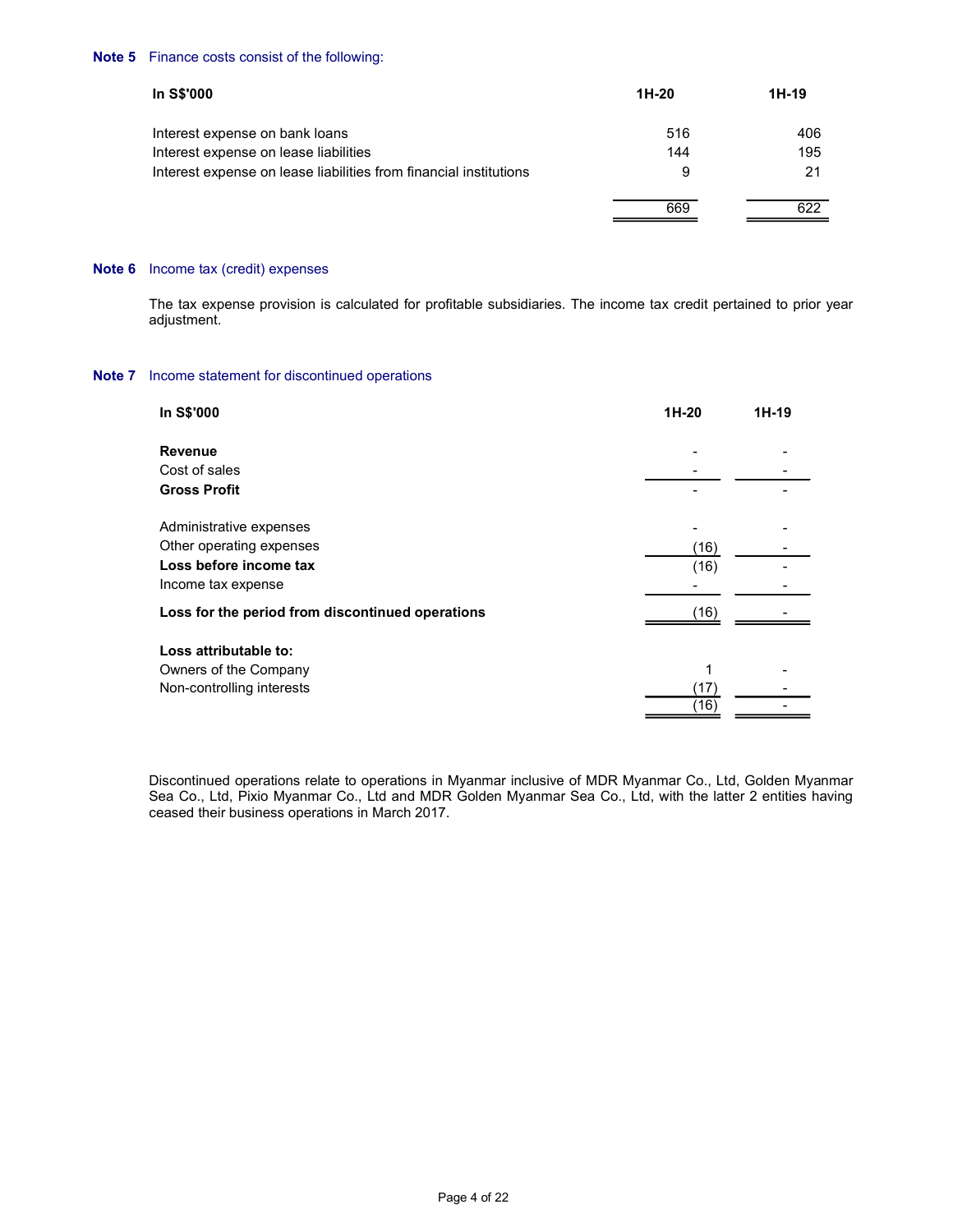#### 1(b)(i) Statement of financial position (for the issuer and Group), together with a comparative statement as at the end of the immediately preceding financial year

|                                               |                |           | Group     | Company   |           |
|-----------------------------------------------|----------------|-----------|-----------|-----------|-----------|
| In S\$'000                                    | <b>Notes</b>   | 30-Jun-20 | 31-Dec-19 | 30-Jun-20 | 31-Dec-19 |
| <b>ASSETS</b>                                 |                |           |           |           |           |
| <b>Current assets</b>                         |                |           |           |           |           |
| Cash and bank balances                        |                | 16,404    | 7,129     | 1,151     | 1,072     |
| Trade receivables                             | $\mathbf{1}$   | 9,248     | 23,237    | 1,625     | 2,416     |
| Other receivables and prepayments             | $\overline{c}$ | 10,423    | 10,811    | 24,256    | 32,301    |
| Inventories                                   | 3              | 23,445    | 35,399    | 1,065     | 1,402     |
| Investment in debt securities                 | 6              | 22,802    | 20,249    | 22,802    | 20,249    |
| Income tax recoverable                        |                | 164       | 103       |           |           |
| <b>Total current assets</b>                   |                | 82,486    | 96,928    | 50,899    | 57,440    |
| <b>Non-current assets</b>                     |                |           |           |           |           |
| Other receivables and prepayments             | $\overline{c}$ | 755       | 860       | 48        | 47        |
| Investment in subsidiaries                    | 10             |           |           | 18,869    | 19,970    |
| Investment in an associate                    |                | 23        | 20        |           |           |
| Property, plant and equipment                 |                | 2,782     | 3,320     | 955       | 1,089     |
| Right-of-use assets                           | 4              | 11,414    | 13,235    | 176       | 527       |
| Investment in equity securities               | 5              | 77,660    | 90,610    | 77,660    | 90,610    |
| Investment in debt securities                 | 6              | 3,357     | 29,579    | 3,357     | 29,579    |
| Deferred tax assets                           |                | 127       | 127       | 125       | 125       |
| <b>Total non-current assets</b>               |                | 96,118    | 137,751   | 101,190   | 141,947   |
| <b>Total assets</b>                           |                | 178,604   | 234,679   | 152,089   | 199,387   |
| <b>Current liabilities</b>                    |                |           |           |           |           |
| Bank overdrafts and loans                     | 7              | 35,741    | 58,155    | 32,072    | 51,004    |
| Trade payables                                | 8              | 8,912     | 13,613    | 1,173     | 1,789     |
| Other payables                                | 9              | 5,730     | 4,302     | 2,004     | 1,098     |
| Lease liabilities                             |                | 2,623     | 3,379     | 163       | 456       |
| Lease liabilities from financial institutions |                | 283       | 326       | 36        | 45        |
| Income tax payable                            |                | 1         | 9         |           |           |
| <b>Total current liabilities</b>              |                | 53,290    | 79,784    | 35,448    | 54,392    |
| <b>Non-current liabilities</b>                |                |           |           |           |           |
| Lease liabilities                             |                | 2,373     | 3,620     | 39        | 122       |
| Lease liabilities from financial institutions |                | 63        | 131       | 26        | 39        |
| Deferred tax liabilities                      |                | 281       | 306       |           |           |
| <b>Total non-current liabilities</b>          |                | 2,717     | 4,057     | 65        | 161       |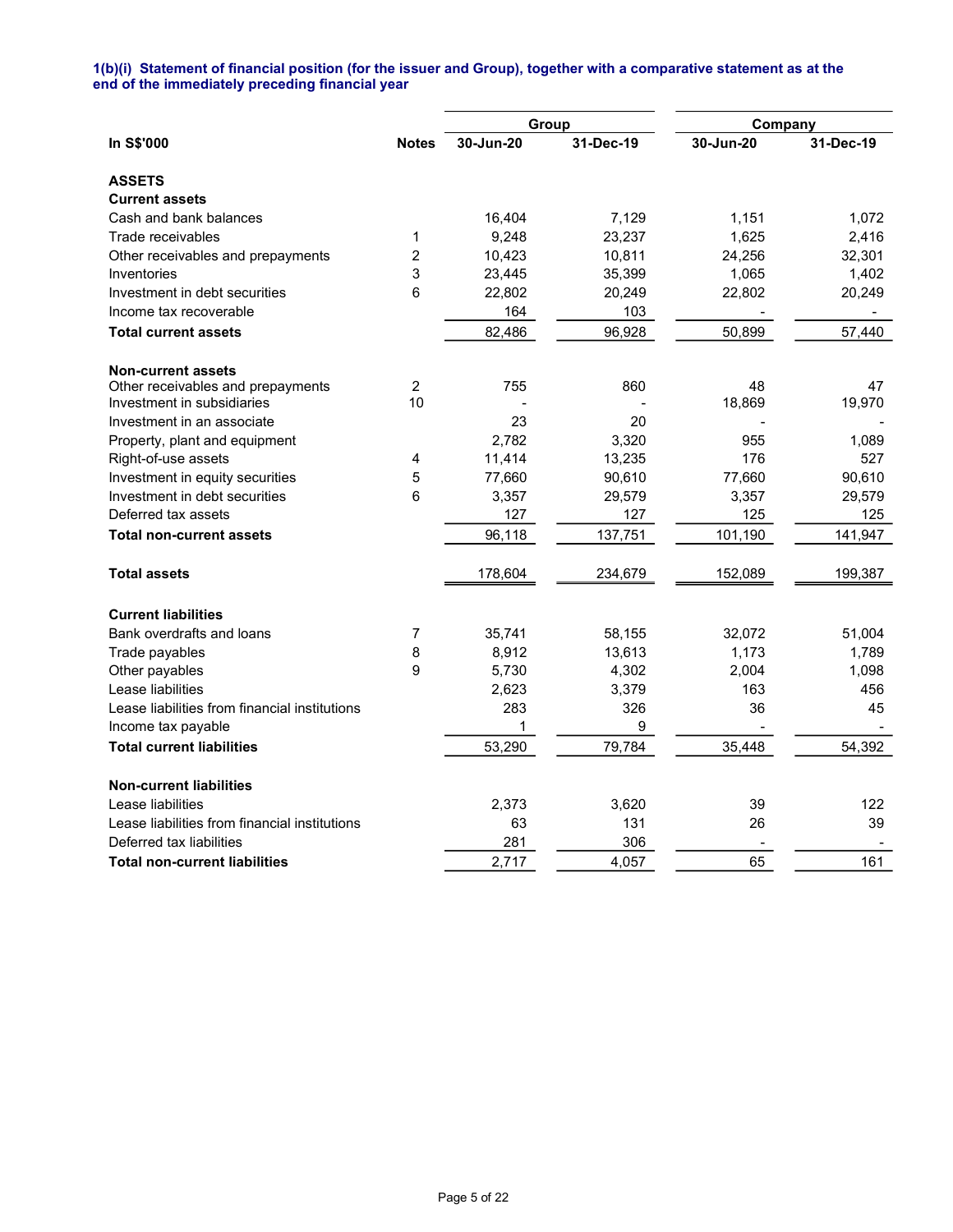|                                                                  |              |           | Group     | Company   |           |
|------------------------------------------------------------------|--------------|-----------|-----------|-----------|-----------|
| In S\$'000<br>Capital, reserves and<br>non-controlling interests | <b>Notes</b> | 30-Jun-20 | 31-Dec-19 | 30-Jun-20 | 31-Dec-19 |
| Share capital                                                    |              | 154,455   | 154,455   | 154,455   | 154,455   |
| Treasury shares                                                  |              | (1,670)   | (15)      | (1,670)   | (15)      |
| Capital reserve                                                  |              | (325)     | (325)     | 22        | 22        |
| Investment revaluation reserve                                   |              | (32,086)  | (8, 479)  | (32,086)  | (8, 479)  |
| Property revaluation reserve                                     |              | 751       | 751       |           |           |
| Foreign currency translation reserve                             |              | (64)      | 39        |           |           |
| Retained earnings/ (Accumulated losses)                          |              | 3,061     | 5,918     | (4, 145)  | (1, 149)  |
| Equity attributable to owners of the                             |              |           |           |           |           |
| Company                                                          |              | 124,122   | 152,344   | 116,576   | 144,834   |
| Non-controlling interests                                        |              | (1,525)   | (1,506)   |           |           |
| <b>Total equity</b>                                              |              | 122,597   | 150.838   | 116,576   | 144.834   |
| <b>Total liabilities and equity</b>                              |              | 178,604   | 234,679   | 152,089   | 199,387   |

## **Notes**

# 1 Trade receivables

The Group's trade receivables turnover as at 30 June 2020 is 34 days (31 December 2019: 30 days).

### 2 Other receivables and prepayments

#### Other receivables and prepayments (current)

The Group's other receivables and prepayments mainly consist of the following:

| <b>S\$'000</b>                      | 30-Jun-20 | 31-Dec-19 |
|-------------------------------------|-----------|-----------|
| Rental deposits (current)           | 361       | 334       |
| Other receivables                   | 6.460     | 7.652     |
| Loan receivables from third parties | 3.360     | 2.432     |
| Prepayments                         | 152       | 308       |

Other receivables of \$6.5 million as at 30 June 2020 comprised mainly of \$2.1 million to be received from principals and operators in relation to sell through, sell in, advertising and promotion support and \$3.1 million advance payment for inventory purchase.

 The increase in loan receivables from third parties is mainly due to a new loan of \$1 million extended to another third party.

 Other receivables and prepayments (non-current) This pertains to rental and utility deposits for leases that are more than 1 year.

### 3 Inventories

The Group's inventory turnover as at 30 June 2020 is 71 days (31 December 2019: 46 days).

Higher inventory turnover days is mainly due to the temporary closure of businesses for both retail and distribution divisions during the Circuit Breaker imposed by the government.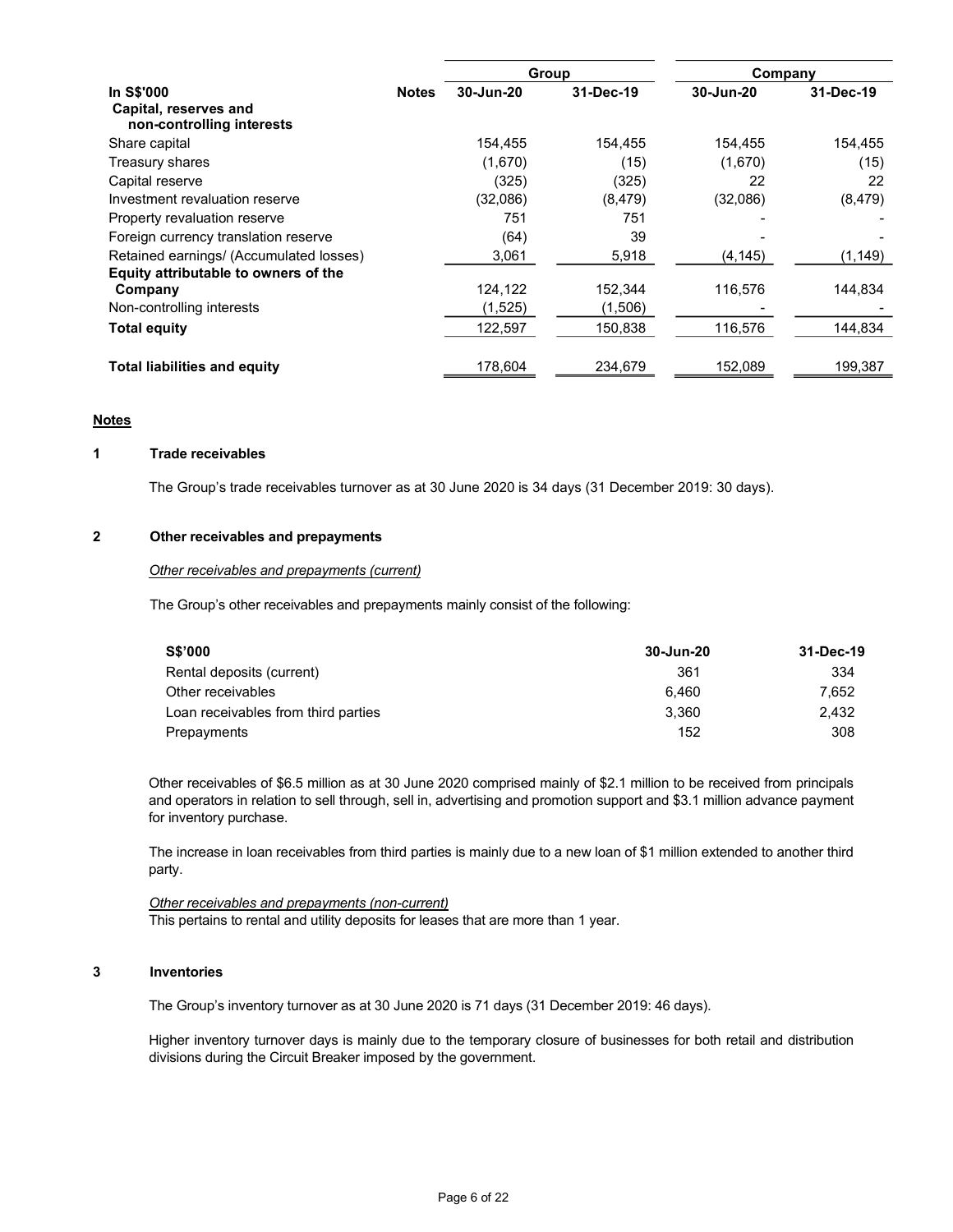### 4 Right-of-use assets

 The right-of-use assets as at 30 June 2020 were mainly related to leasehold land and building of \$7.1 million and leases of its office premises, retail outlets and service centres of \$4.3 million. It included an allowance of impairment for the lease of a non-performing outlet of \$190,000.

#### 5 Investment in equity securities

Investment in equity securities pertain to the investment in marketable securities during the period.

In 1H-20, the Group has invested \$16.4 million and disposed \$5.7 million of equity securities. With the increase in market volatility during the period, the Group's exposure to equity price risk led to unrealised fair value decrease of \$27.0 million in 1H-20.

As at 30 June 2020, the Group invested in investment securities of companies which are broadly categorised within the following business sectors:

| <b>Business Sectors</b> | %      |
|-------------------------|--------|
| Real estate             | 34.8%  |
| Infrastructure          | 19.4%  |
| Agriculture             | 14.1%  |
| Sports                  | 11.9%  |
| Transportation          | 8.7%   |
| Leisure and hospitality | 6.9%   |
| Commodities             | 4.2%   |
| <b>TOTAL</b>            | 100.0% |

Below is the key information of the investment securities as at 30 June 2020:

| <b>By Market Concentration</b>                                                | $\frac{0}{0}$  |
|-------------------------------------------------------------------------------|----------------|
| \$1 billion and above                                                         | 81.7%          |
| \$500 million to \$1 billion                                                  | 14.8%          |
| \$200 million to \$500 million                                                | 3.5%           |
| \$200 million and below                                                       | $0.0\%$        |
| <b>TOTAL</b>                                                                  | 100.0%         |
|                                                                               | %              |
| By Geographical (based on market value)<br><b>SGX</b>                         | 98.2%          |
| <b>HKEX</b>                                                                   | 1.8%           |
| <b>TOTAL</b>                                                                  | 100.0%         |
|                                                                               |                |
| By Currencies (based on market value)                                         | $\frac{9}{6}$  |
| SGD                                                                           | 79.6%          |
| <b>USD</b>                                                                    | 18.6%          |
| <b>HKD</b>                                                                    | 1.8%           |
| <b>TOTAL</b>                                                                  | 100.0%         |
| Weighted portfolio Information (based on simple weighted average calculation) |                |
| <b>Market Capitalisation</b>                                                  | \$2.50 billion |
| Dividend Yield                                                                | 5.74%          |
| 5-year Beta                                                                   | 0.974          |
| P/B                                                                           | 0.46x          |
| EV/EBITDA                                                                     | 15.44x         |
| Debt/EBITDA                                                                   | 8.99x          |
| (Data derived from SGX "Stock Screener" or Yahoo Finance as at 30 June 2020)  |                |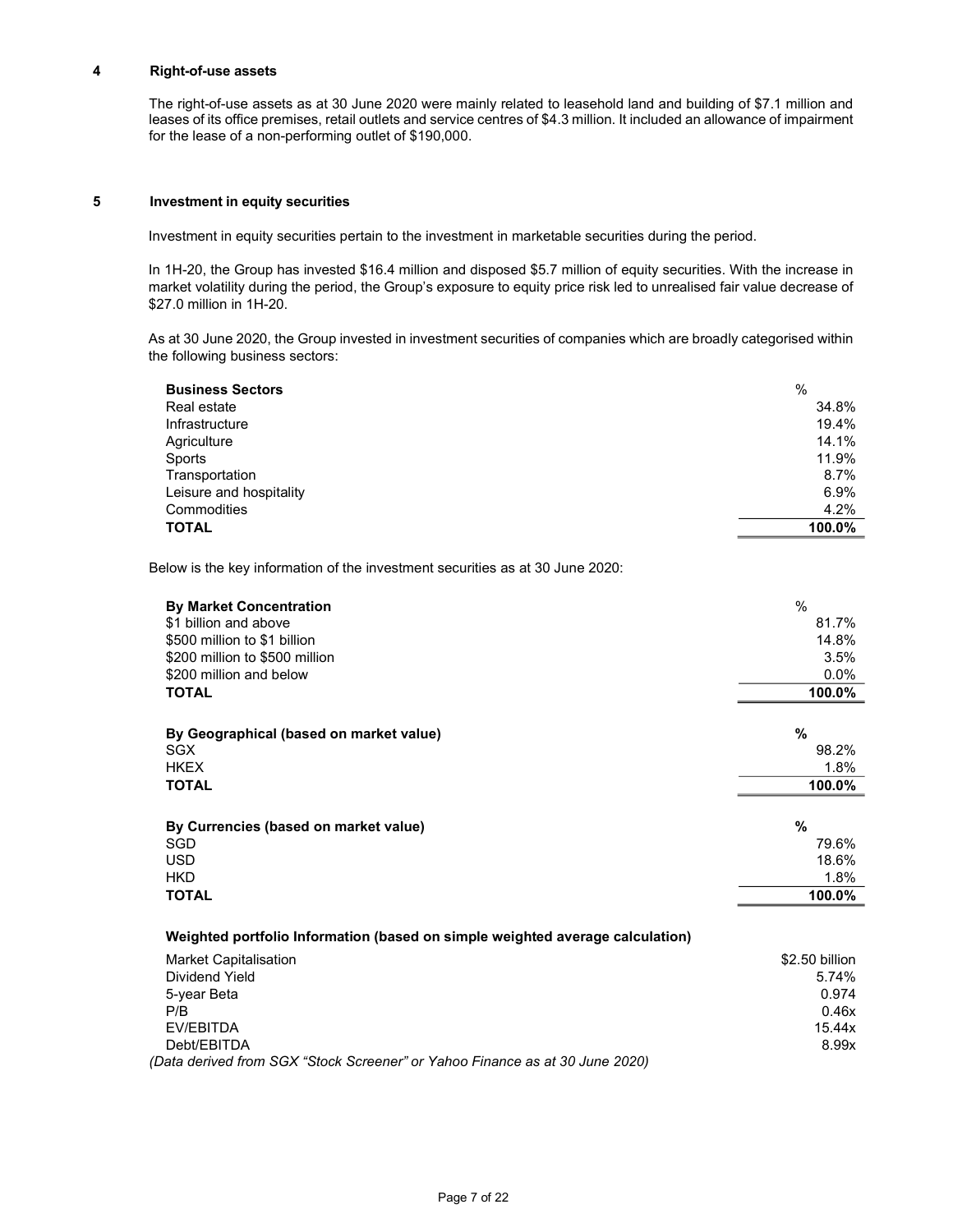#### 6 Investment in debt securities

In 1H-20, the Group has redeemed and disposed \$12.2 million and \$12.5 million respectively in debt securities.

The total investment in debt securities of \$26.2 million recorded as at 30 June 2020 is inclusive of a loss allowance of \$1.9 million due to the significant increase in credit risk of a debt security.

As at 30 June 2020, the Group invested in bonds and the issuers of the debt securities are of companies broadly categorised within the following business sectors:

| <b>Business Sectors</b>                                       | $\frac{0}{0}$ |
|---------------------------------------------------------------|---------------|
| Advanced technologies and innovation services                 | 68.9%         |
| Real estate                                                   | 14.0%         |
| Consumer products                                             | 10.2%         |
| Agriculture                                                   | 6.9%          |
| <b>TOTAL</b>                                                  | 100.0%        |
| Below is the key information of the bonds as at 30 June 2020: |               |
| By Geographical (based on purchase consideration)             | %             |
| SGX                                                           | 23.5%         |
| <b>HKEX</b>                                                   | 76.5%         |
| <b>TOTAL</b>                                                  | 100.0%        |
| By Currencies (based on purchase consideration)               | %             |
| <b>USD</b>                                                    | 86.7%         |
| SGD                                                           | 13.3%         |
| <b>TOTAL</b>                                                  | 100.0%        |
| By Credit Rating (based on purchase consideration)            | %             |
| <b>BBB</b>                                                    | 7.6%          |
| <b>BB</b>                                                     | 12.0%         |
| BB-                                                           | 80.4%         |
| <b>TOTAL</b>                                                  | 100.0%        |
| (Data extracted from S&P Global Ratings, where applicable)    |               |

| Weighted portfolio Information (based on simple weighted average calculation) |            |  |  |  |  |
|-------------------------------------------------------------------------------|------------|--|--|--|--|
| Yield to Maturity                                                             | 7.6%       |  |  |  |  |
| Duration                                                                      | 0.64 vears |  |  |  |  |

The Group has classified debt securities which will mature within 12 months from 30 June 2020 under current assets.

## 7 Bank loans

 Bank overdrafts and loans comprised mainly of bank loans of \$3.7 million secured for the financing of property in Malaysia for DPAS operations, term loans and bank overdrafts of \$8.7 million and \$23.3 million respectively for the investment in equity and debt securities.

# 8 Trade payables

The Group's trade payables turnover as at 30 June 2020 is 27 days (31 December 2019: 17 days).

 Higher trade payables turnover days mainly pertained to higher volume of purchases on credit terms made towards end of June 2020.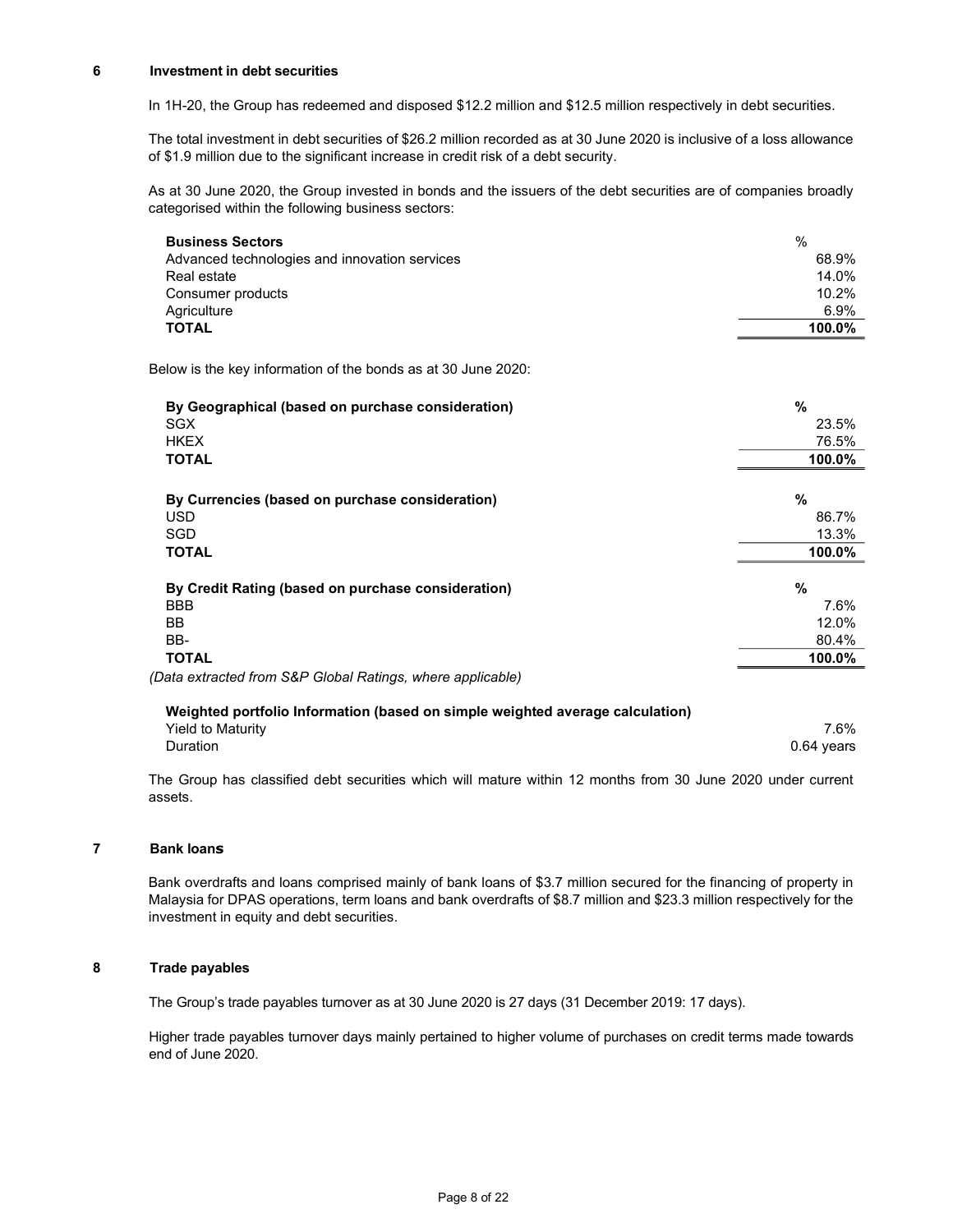### 9 Other payables

The Group's other payables mainly consist of the following:

| <b>S\$'000</b>                                                | 30-Jun-20 | 31-Dec-19 |
|---------------------------------------------------------------|-----------|-----------|
| Advertising, promotion and sell through funds from principals | 1.504     | 786       |
| Accrued staff costs                                           | 1.205     | 544       |
| Other accrued operating expenses                              | 793       | 562       |

The higher accrued staff costs were mainly due to general bonus provision made for the year.

## Company level

### 10 Investment in subsidiaries

 The decrease in investment in subsidiaries is mainly due to impairment of investment in the Malaysian subsidiary amounting to \$1.1 million.

## 1(b)(ii) Aggregate amount of Group's borrowings and debt securities

## Amount repayable in one year or less, or on demand

| As at 30-Jun-20     |                       | As at 31-Dec-19     |                              |
|---------------------|-----------------------|---------------------|------------------------------|
| Secured<br>(\$'000) | Unsecured<br>(\$'000) | Secured<br>(\$'000' | <b>Unsecured</b><br>(\$'000) |
| 36.024              | -                     | 55.171              | 3.310                        |

## Amount repayable after one year

| As at 30-Jun-20     |                       | As at 31-Dec-19     |                       |
|---------------------|-----------------------|---------------------|-----------------------|
| Secured<br>(\$'000) | Unsecured<br>'\$'000) | Secured<br>(\$'000) | Unsecured<br>(\$'000' |
| 63                  | -                     | 131                 |                       |

## Details of collateral

The secured borrowings comprise mainly of outstanding finance lease of \$0.3 million on certain motor vehicles and machinery, bank loan of \$3.7 million secured against an open legal mortgage over a commercial property in Malaysia and term loan and bank overdrafts of \$32.1 million secured against the equity and debt securities.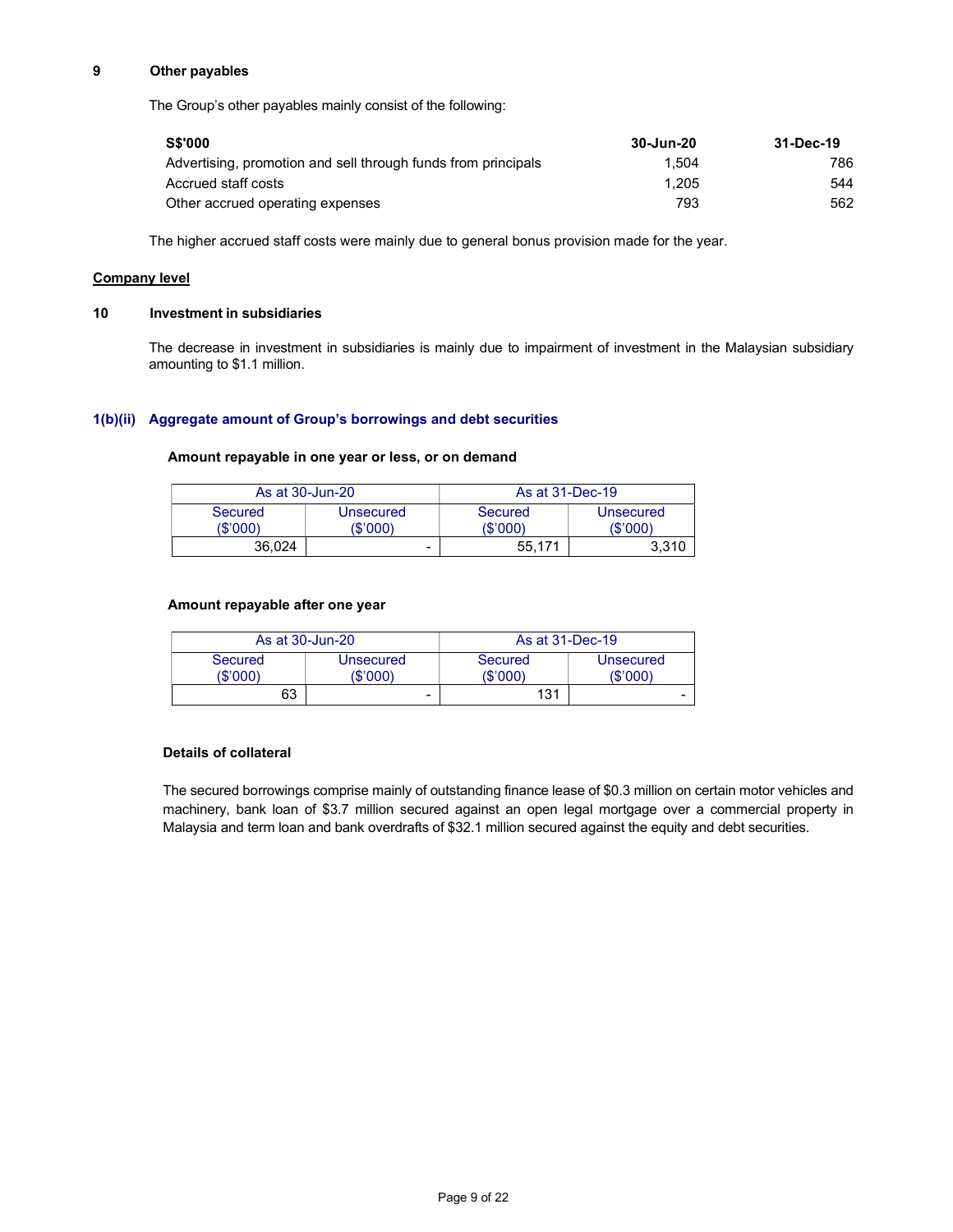# 1(c) A statement of cash flows (for the Group), together with a comparative statement for the corresponding period of the immediately preceding financial year

| A statement of cash flows (for the Group), together with a comparative statement for the corresponding |                                                                                                                                                                                                                       |
|--------------------------------------------------------------------------------------------------------|-----------------------------------------------------------------------------------------------------------------------------------------------------------------------------------------------------------------------|
|                                                                                                        |                                                                                                                                                                                                                       |
|                                                                                                        |                                                                                                                                                                                                                       |
|                                                                                                        |                                                                                                                                                                                                                       |
|                                                                                                        |                                                                                                                                                                                                                       |
|                                                                                                        |                                                                                                                                                                                                                       |
|                                                                                                        |                                                                                                                                                                                                                       |
|                                                                                                        |                                                                                                                                                                                                                       |
|                                                                                                        |                                                                                                                                                                                                                       |
|                                                                                                        |                                                                                                                                                                                                                       |
|                                                                                                        |                                                                                                                                                                                                                       |
|                                                                                                        | 1H-19                                                                                                                                                                                                                 |
|                                                                                                        | 3,550                                                                                                                                                                                                                 |
|                                                                                                        |                                                                                                                                                                                                                       |
| 475                                                                                                    | 3,550                                                                                                                                                                                                                 |
|                                                                                                        | 772                                                                                                                                                                                                                   |
| 1,897                                                                                                  | 2,139                                                                                                                                                                                                                 |
| 669                                                                                                    | 622                                                                                                                                                                                                                   |
|                                                                                                        | (18)                                                                                                                                                                                                                  |
|                                                                                                        | (157)<br>(706)                                                                                                                                                                                                        |
| (2,720)                                                                                                | (2,618)                                                                                                                                                                                                               |
| (3)                                                                                                    | (26)                                                                                                                                                                                                                  |
| 14                                                                                                     | ٠<br>2                                                                                                                                                                                                                |
| (68)                                                                                                   | $\blacksquare$                                                                                                                                                                                                        |
|                                                                                                        | 188                                                                                                                                                                                                                   |
|                                                                                                        |                                                                                                                                                                                                                       |
| 2                                                                                                      | (26)                                                                                                                                                                                                                  |
|                                                                                                        | (3)                                                                                                                                                                                                                   |
| (614)                                                                                                  | 68                                                                                                                                                                                                                    |
|                                                                                                        |                                                                                                                                                                                                                       |
|                                                                                                        | 3,787<br>4,535                                                                                                                                                                                                        |
| 633                                                                                                    | (909)                                                                                                                                                                                                                 |
| 11,355                                                                                                 | (6, 584)                                                                                                                                                                                                              |
|                                                                                                        | 6,757<br>(1, 143)                                                                                                                                                                                                     |
| 22,792                                                                                                 | 6,443                                                                                                                                                                                                                 |
| (64)                                                                                                   | 182                                                                                                                                                                                                                   |
|                                                                                                        | 18<br>6,643                                                                                                                                                                                                           |
|                                                                                                        |                                                                                                                                                                                                                       |
|                                                                                                        |                                                                                                                                                                                                                       |
|                                                                                                        | 16<br>(515)                                                                                                                                                                                                           |
| 2,332                                                                                                  | 19,377                                                                                                                                                                                                                |
| (16, 366)                                                                                              | (567)                                                                                                                                                                                                                 |
|                                                                                                        | (49, 171)                                                                                                                                                                                                             |
| (1,000)                                                                                                | (2,500)                                                                                                                                                                                                               |
| 101                                                                                                    |                                                                                                                                                                                                                       |
| 1,443                                                                                                  | 157<br>110                                                                                                                                                                                                            |
| 2,720                                                                                                  | 2,618                                                                                                                                                                                                                 |
|                                                                                                        | (30, 475)                                                                                                                                                                                                             |
|                                                                                                        |                                                                                                                                                                                                                       |
|                                                                                                        | 235                                                                                                                                                                                                                   |
|                                                                                                        | (3)<br>(612)                                                                                                                                                                                                          |
| (1,900)                                                                                                | (2,051)                                                                                                                                                                                                               |
| (109)                                                                                                  | (181)<br>49                                                                                                                                                                                                           |
|                                                                                                        | (2,004)                                                                                                                                                                                                               |
| (52, 272)                                                                                              | (50, 217)                                                                                                                                                                                                             |
| 29,110                                                                                                 | 80,105                                                                                                                                                                                                                |
| $\sqrt{(27,465)}$                                                                                      | 25,321                                                                                                                                                                                                                |
|                                                                                                        | 1H-20<br>491<br>(16)<br>770<br>(3)<br>(201)<br>(1,077)<br>263<br>59<br>519<br>80<br>67<br>(2)<br>127<br>13,987<br>(4,691)<br>1,381<br>3<br>22,731<br>19<br>(304)<br>24,864<br>201<br>14,010<br>(1,655)<br>(639)<br>ä, |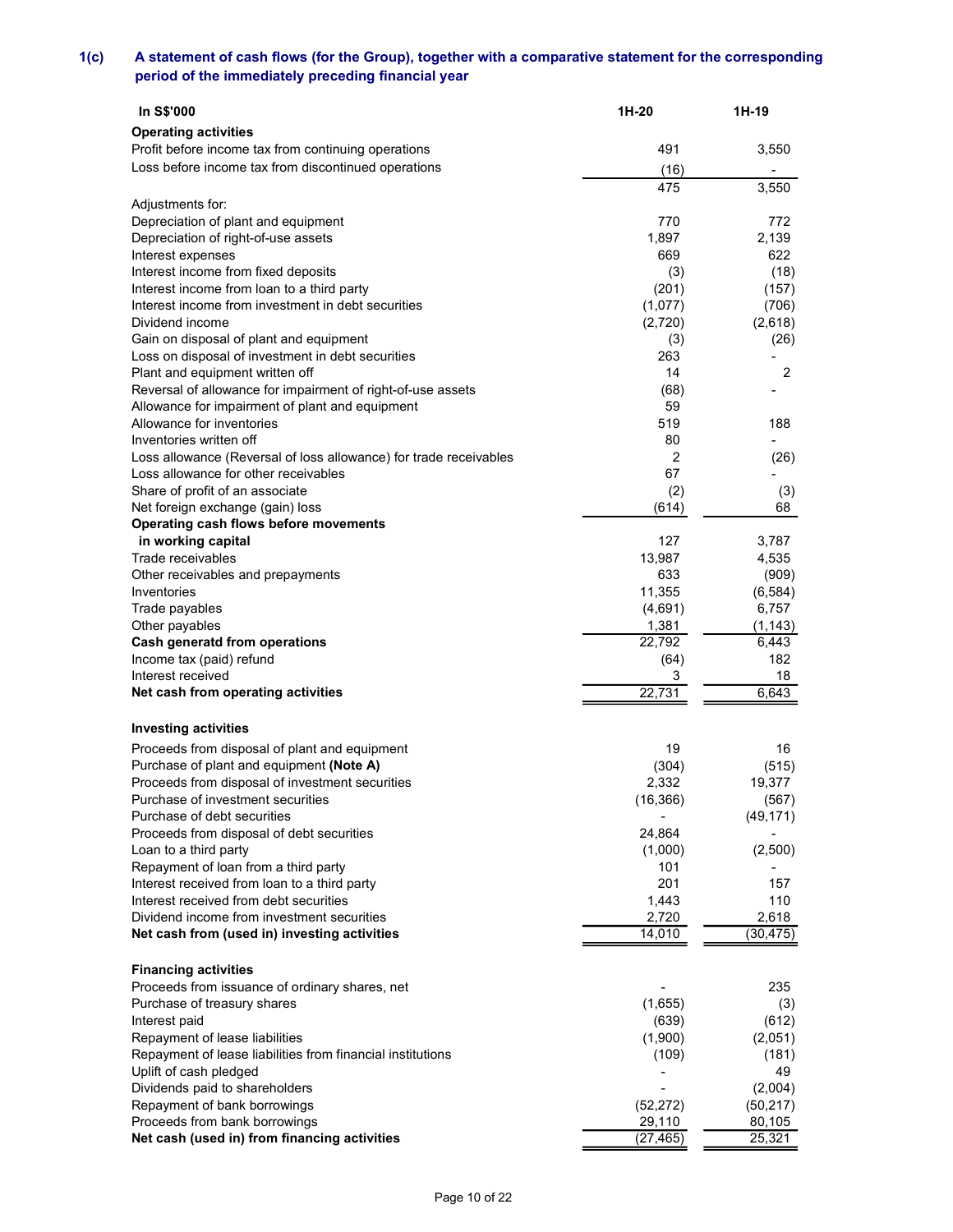| In S\$'000                                                                                    | $1H-20$        | $1H-19$        |  |
|-----------------------------------------------------------------------------------------------|----------------|----------------|--|
|                                                                                               |                |                |  |
| Net increase in cash and cash equivalents<br>Cash and cash equivalents at beginning of period | 9,276<br>7,129 | 1,489<br>8,447 |  |
| Effects of exchange rate changes on the balance of cash                                       |                |                |  |
| held in foregin currencies<br>Cash and cash equivalents at end of period                      | (1)<br>16,404  | 9,937          |  |

### Note

# A. Purchase of property, plant and equipment:

In 1H-20, the Group acquired plant and equipment with an aggregate cost of \$304,000 (1H-19: \$ 521,000) of which \$Nil (YTD-19: \$6,000) was acquired under finance lease arrangements.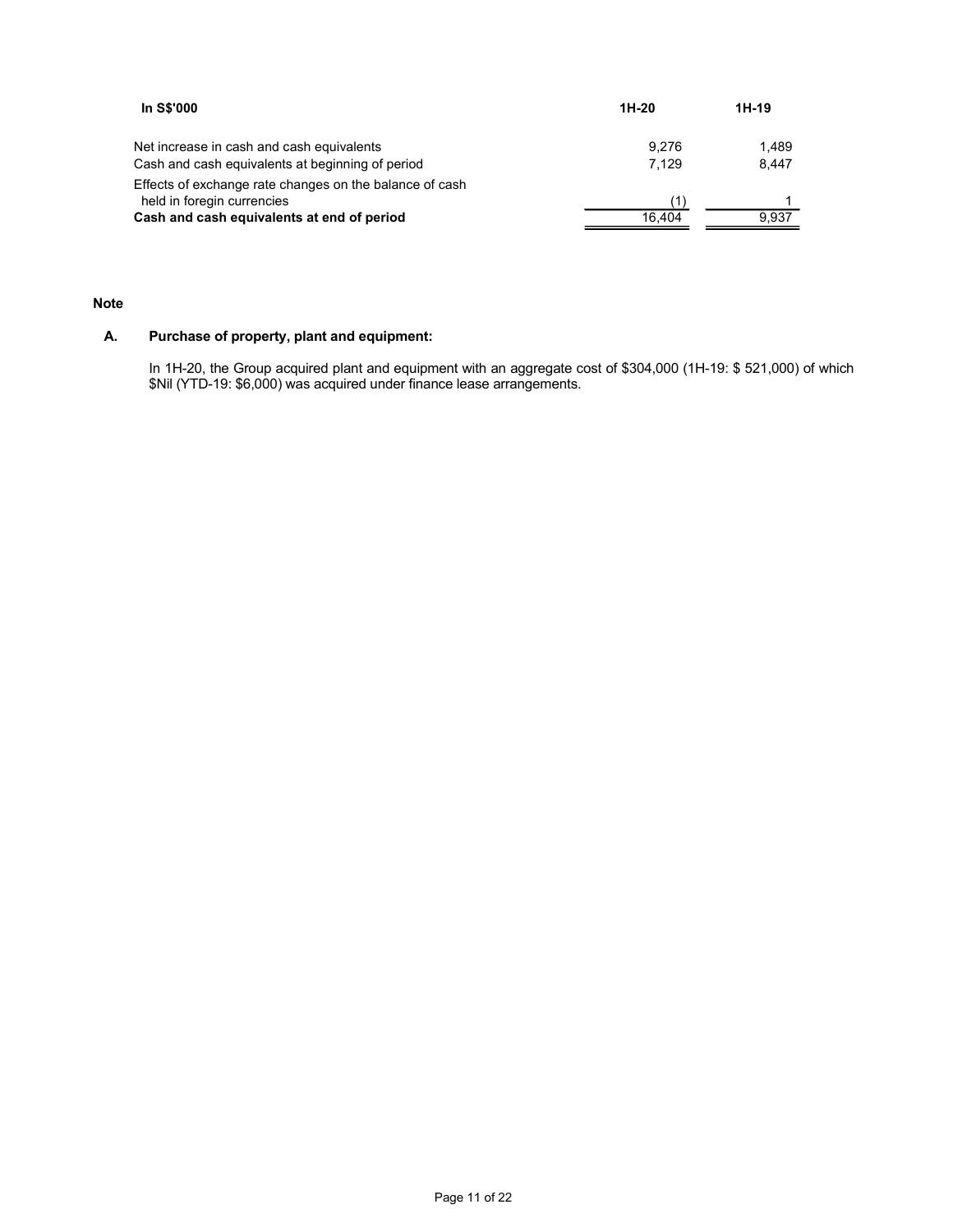## 1(d)(i) A statement (for the issuer and Group) showing either (i) all changes in equity or (ii) changes in equity other than those arising from capitalisation issues and distributions to shareholders, together with a comparative statement for the corresponding period of the immediately preceding financial year

| A statement (for the issuer and Group) showing either (i) all changes in equity or (ii) changes in equity other than those arising from capitalisation   |                                 |                          |                    |                        |                        |                                |                                      |                                     |                              |                       |
|----------------------------------------------------------------------------------------------------------------------------------------------------------|---------------------------------|--------------------------|--------------------|------------------------|------------------------|--------------------------------|--------------------------------------|-------------------------------------|------------------------------|-----------------------|
|                                                                                                                                                          |                                 |                          |                    |                        |                        |                                |                                      |                                     |                              |                       |
|                                                                                                                                                          |                                 |                          |                    |                        |                        |                                |                                      |                                     |                              |                       |
|                                                                                                                                                          |                                 |                          |                    |                        |                        |                                |                                      |                                     |                              |                       |
|                                                                                                                                                          |                                 |                          |                    |                        |                        |                                |                                      |                                     |                              |                       |
| 1(d)(i)                                                                                                                                                  |                                 |                          |                    |                        |                        |                                |                                      |                                     |                              |                       |
| issues and distributions to shareholders, together with a comparative statement for the corresponding period of the immediately preceding financial year |                                 |                          |                    |                        |                        |                                |                                      |                                     |                              |                       |
|                                                                                                                                                          |                                 |                          |                    |                        |                        |                                |                                      |                                     |                              |                       |
|                                                                                                                                                          |                                 |                          |                    | Investment             | Property               | Currency                       | (Accumulated                         | <b>Attributable</b>                 |                              |                       |
| In S\$'000                                                                                                                                               | Share<br>capital                | Treasury<br>shares       | Capital<br>reserve | revaluation<br>reserve | revaluation<br>reserve | translation                    | losses)<br>reserve Retained earnings | to equity holders<br>of the Company | Non-controlling<br>interests | Total                 |
| Group                                                                                                                                                    |                                 |                          |                    |                        |                        |                                |                                      |                                     |                              |                       |
| Balance as at 1 January 2020                                                                                                                             | 154,455                         | (15)                     | (325)              | (8, 479)               | 751                    | 39                             | 5,918                                | 152,344                             | (1,506)                      | 150,838               |
| Total comprehensive income (loss) for the period<br>Profit for the period                                                                                |                                 |                          |                    |                        |                        |                                | 520                                  | 520                                 | (28)                         | 492                   |
| Loss on disposal of investment securities transferred<br>between reserves                                                                                |                                 |                          |                    | 3,377                  |                        | $\overline{\phantom{a}}$       | (3,377)                              | $\sim$                              |                              |                       |
| Other comprehensive loss for the period<br>Total                                                                                                         |                                 |                          |                    | (26, 984)<br>(23, 607) |                        | (103)<br>(103)                 | (2,857)                              | (27, 087)<br>(26, 567)              | - 9<br>(19)                  | (27,078)<br>(26, 586) |
| Transactions with owners, recognised directly in equity                                                                                                  |                                 |                          |                    |                        |                        |                                |                                      |                                     |                              |                       |
| Purchase of treasury shares                                                                                                                              |                                 | (1,655)                  |                    |                        |                        |                                |                                      | (1,655)                             |                              | (1,655)               |
| Total                                                                                                                                                    |                                 | (1,655)                  |                    |                        |                        |                                |                                      | (1,655)                             |                              | (1,655)               |
| Balance as at 30 June 2020                                                                                                                               | 154,455                         | (1,670)                  | (325)              | (32,086)               | 751                    | (64)                           | 3,061                                | 124,122                             | (1,525)                      | 122,597               |
|                                                                                                                                                          |                                 |                          |                    |                        |                        |                                |                                      |                                     |                              |                       |
| Balance as at 31 December 2018<br>Adjustment on adoption of SFRS (I) 16*                                                                                 | 220,312                         |                          | (325)              | (5,868)                | 751                    | 39<br>$\overline{\phantom{a}}$ | (84, 609)<br>(345)                   | 130,300<br>(345)                    | (1,504)<br>(7)               | 128,796<br>(352)      |
| Balance as at 1 January 2019                                                                                                                             | 220,312                         | $\overline{\phantom{a}}$ | (325)              | (5,868)                | 751                    | 39                             | (84, 954)                            | 129,955                             | (1,511)                      | 128,444               |
| Total comprehensive income (loss) for the period                                                                                                         |                                 |                          |                    |                        |                        |                                |                                      |                                     |                              |                       |
| Profit for the period<br>Loss on disposal of investment securities transferred                                                                           | $\overline{\phantom{a}}$        |                          |                    |                        |                        |                                | 3,234                                | 3,234                               | 30                           | 3,264                 |
| between reserves                                                                                                                                         |                                 |                          |                    | 366<br>(435)           |                        | $\overline{\phantom{a}}$       | (366)                                | $\sim$<br>(468)                     |                              | . .                   |
| Other comprehensive income for the period<br>Total                                                                                                       |                                 |                          |                    | (69)                   |                        | (33)<br>(33)                   | 2,868                                | 2,766                               | $\overline{30}$              | (468)<br>2,796        |
| Transactions with owners, recognised directly in equity                                                                                                  |                                 |                          |                    |                        |                        |                                |                                      |                                     |                              |                       |
| Issue of shares pursuant to rights cum warrants issue<br>Purchase of treasury shares                                                                     | 235<br>$\overline{\phantom{a}}$ | (3)                      |                    |                        |                        |                                | $\overline{\phantom{a}}$             | 235<br>(3)                          |                              | 235<br>(3)            |
| Capital reduction+                                                                                                                                       | (94, 220)                       |                          |                    |                        |                        |                                | 94,220                               | $\sim$                              |                              | $\sim$                |
| Dividends<br>Total                                                                                                                                       | (93, 985)                       | (3)                      |                    |                        |                        |                                | (2,004)<br>92,216                    | (2,004)<br>(1,772)                  |                              | (2,004)<br>(1,772)    |
|                                                                                                                                                          |                                 |                          | (325)              | (5,937)                | 751                    |                                |                                      |                                     |                              |                       |
| Balance as at 30 June 2019                                                                                                                               | 126,327                         | (3)                      |                    |                        |                        | 6                              | 10,130                               | 130,949                             | (1,481)                      | 129,468               |

⁺ Upon completion of the capital reduction on 14 June 2019, the share capital of the Company was reduced by the cancellation of the share capital to the extent of the accumulated losses of the Company up to 31 December 2017 of \$94,219,774.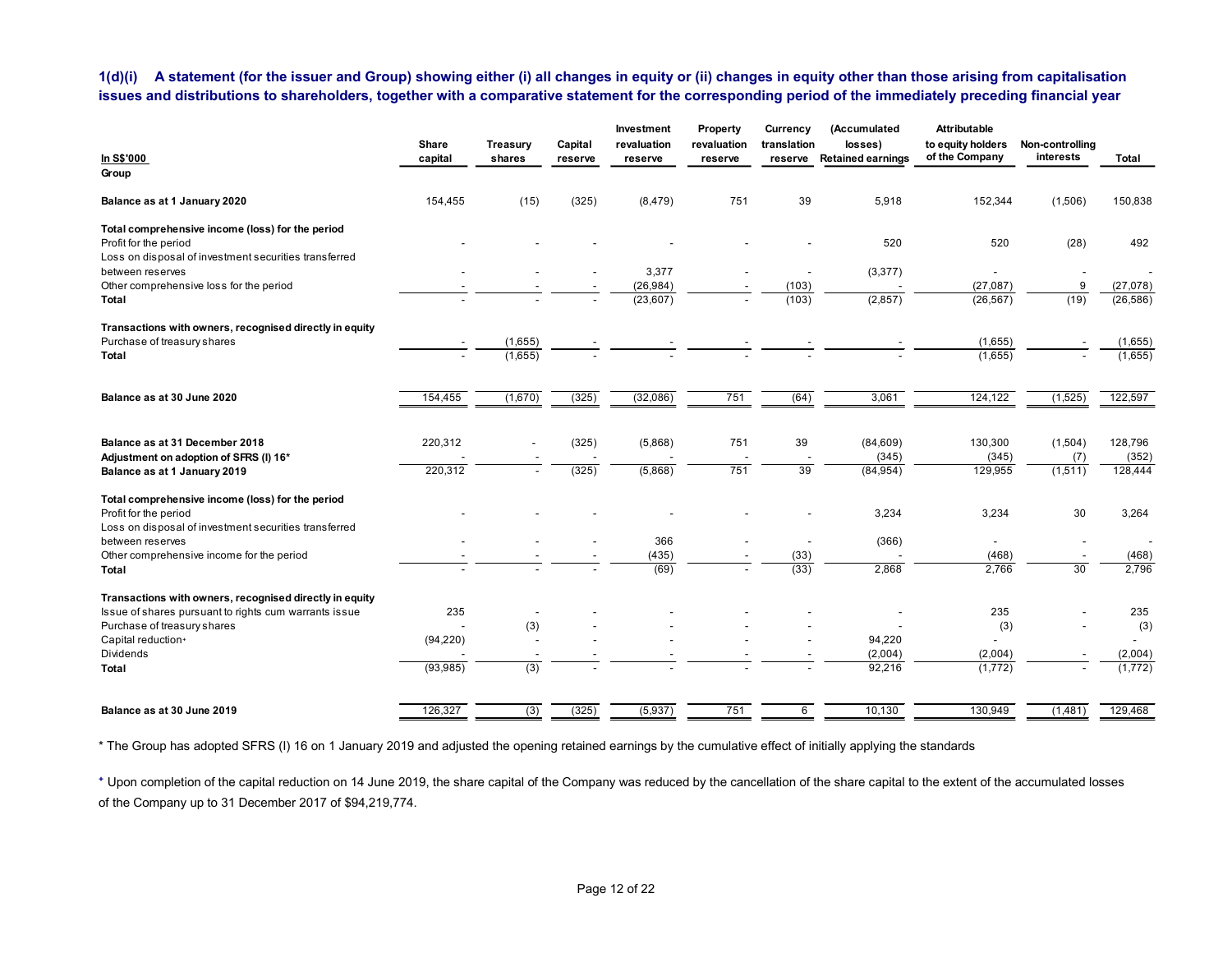|                          |                                                                                                           |                          | Investment                                                                  | (Accumulated                                                                                                                |                                                                                                                                                             |
|--------------------------|-----------------------------------------------------------------------------------------------------------|--------------------------|-----------------------------------------------------------------------------|-----------------------------------------------------------------------------------------------------------------------------|-------------------------------------------------------------------------------------------------------------------------------------------------------------|
| Share                    | <b>Treasury</b>                                                                                           | Capital                  | revaluation                                                                 |                                                                                                                             |                                                                                                                                                             |
|                          |                                                                                                           |                          |                                                                             |                                                                                                                             | Total                                                                                                                                                       |
|                          |                                                                                                           |                          |                                                                             |                                                                                                                             |                                                                                                                                                             |
| 154,455                  | (15)                                                                                                      | 22                       | (8, 479)                                                                    | (1, 149)                                                                                                                    | 144,834                                                                                                                                                     |
|                          |                                                                                                           |                          |                                                                             |                                                                                                                             |                                                                                                                                                             |
|                          |                                                                                                           |                          |                                                                             |                                                                                                                             | 381                                                                                                                                                         |
|                          |                                                                                                           |                          |                                                                             |                                                                                                                             | $\overline{\phantom{a}}$                                                                                                                                    |
|                          |                                                                                                           |                          | (26, 984)                                                                   | $\overline{\phantom{a}}$                                                                                                    | (26, 984)                                                                                                                                                   |
|                          |                                                                                                           |                          |                                                                             |                                                                                                                             | (26, 603)                                                                                                                                                   |
|                          |                                                                                                           |                          |                                                                             |                                                                                                                             |                                                                                                                                                             |
|                          | (1,655)                                                                                                   |                          | $\overline{\phantom{a}}$                                                    |                                                                                                                             | (1,655)                                                                                                                                                     |
|                          | (1,655)                                                                                                   |                          |                                                                             |                                                                                                                             | (1,655)                                                                                                                                                     |
|                          |                                                                                                           |                          |                                                                             |                                                                                                                             |                                                                                                                                                             |
| 154,455                  | (1,670)                                                                                                   | $\overline{22}$          | (32,086)                                                                    | (4, 145)                                                                                                                    | 116,576                                                                                                                                                     |
|                          |                                                                                                           |                          |                                                                             |                                                                                                                             |                                                                                                                                                             |
|                          |                                                                                                           |                          |                                                                             |                                                                                                                             |                                                                                                                                                             |
|                          |                                                                                                           |                          |                                                                             |                                                                                                                             | 121,489<br>(44)                                                                                                                                             |
|                          | $\overline{\phantom{a}}$                                                                                  |                          |                                                                             |                                                                                                                             | 121,445                                                                                                                                                     |
|                          |                                                                                                           |                          |                                                                             |                                                                                                                             |                                                                                                                                                             |
|                          |                                                                                                           |                          |                                                                             |                                                                                                                             |                                                                                                                                                             |
| $\overline{\phantom{a}}$ | $\overline{\phantom{a}}$                                                                                  | $\overline{\phantom{a}}$ | $\overline{\phantom{a}}$                                                    |                                                                                                                             | 2,012                                                                                                                                                       |
|                          |                                                                                                           | $\overline{\phantom{a}}$ |                                                                             | $\overline{\phantom{a}}$                                                                                                    | $\sim$<br>(435)                                                                                                                                             |
| $\overline{\phantom{0}}$ |                                                                                                           | $\overline{\phantom{a}}$ | (69)                                                                        | 1,646                                                                                                                       | 1,577                                                                                                                                                       |
|                          |                                                                                                           |                          |                                                                             |                                                                                                                             |                                                                                                                                                             |
|                          |                                                                                                           |                          |                                                                             |                                                                                                                             |                                                                                                                                                             |
|                          |                                                                                                           |                          |                                                                             | $\overline{\phantom{a}}$                                                                                                    | 235                                                                                                                                                         |
|                          | $\overline{\phantom{0}}$                                                                                  |                          | $\overline{\phantom{a}}$                                                    |                                                                                                                             | (3)<br>$\overline{\phantom{a}}$                                                                                                                             |
| $\overline{\phantom{a}}$ | $\overline{a}$                                                                                            |                          | $\overline{\phantom{a}}$                                                    | (2,004)                                                                                                                     | (2,004)                                                                                                                                                     |
| (93, 985)                | (3)                                                                                                       | $\overline{\phantom{a}}$ | $\blacksquare$                                                              | 92,216                                                                                                                      | (1,772)                                                                                                                                                     |
|                          |                                                                                                           |                          |                                                                             |                                                                                                                             |                                                                                                                                                             |
|                          | (3)                                                                                                       | $\overline{22}$          | (5,937)                                                                     | 841                                                                                                                         | 121,250                                                                                                                                                     |
|                          | capital<br>220,312<br>220,312<br>$\overline{\phantom{a}}$<br>235<br>$\overline{\phantom{a}}$<br>(94, 220) | shares<br>(3)            | reserve<br>22<br>$\overline{\phantom{0}}$<br>22<br>$\overline{\phantom{a}}$ | reserve<br>$\overline{\phantom{a}}$<br>3,377<br>(23, 607)<br>(5,868)<br>$\overline{\phantom{a}}$<br>(5,868)<br>366<br>(435) | losses)<br><b>Retained earnings</b><br>381<br>(3, 377)<br>(2,996)<br>(92, 977)<br>(44)<br>(93, 021)<br>2,012<br>(366)<br>$\overline{\phantom{a}}$<br>94,220 |

\* The Company has adopted SFRS (I) 16 on 1 January 2019 and adjusted the opening retained earnings by the cumulative effect of initially applying the standards.

⁺ Upon completion of the capital reduction on 14 June 2019, the share capital of the Company was reduced by the cancellation of the share capital to the extent of the accumulated losses of the Company up to 31 December 2017 of \$94,219,774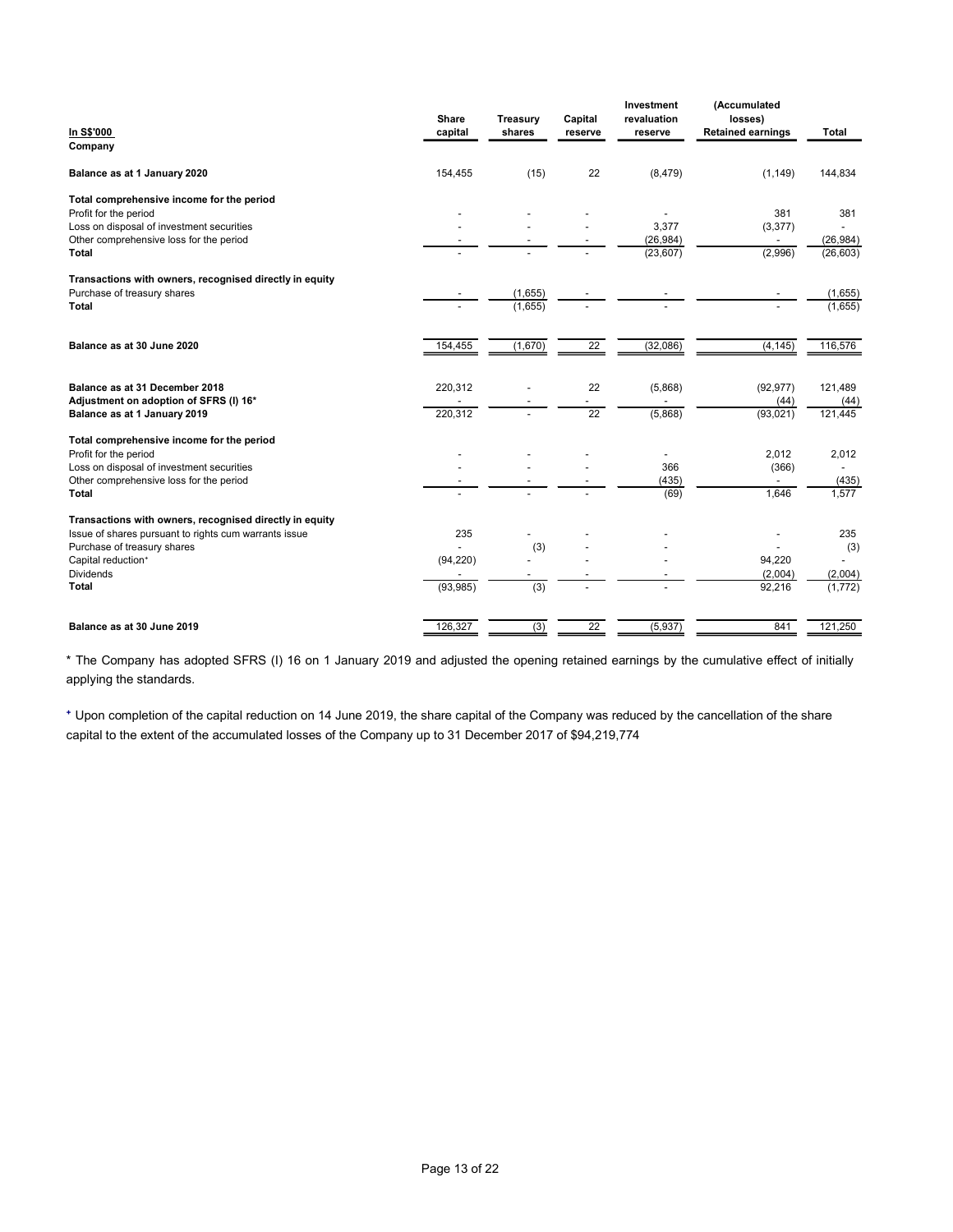1(d)(ii) Details of any changes in the Company's share capital arising from rights issue, bonus issue, share buybacks, exercise of share options or warrants, conversion of other issues of equity securities, issue of shares for cash or as consideration for acquisition or for any other purpose since the end of the previous period reported on. State also the number of shares that may be issued on conversion of all the outstanding convertibles as at the end of the current financial period reported on and as at the end of the corresponding period of the immediately preceding financial year

### Share Buy Back

Under the Share Buy Back Mandate (first approved by the Shareholders on 28 September 2018 and last renewed at the Annual General Meeting on 29 June 2020), the Company bought back 1,653,488,200 ordinary shares during 1H-20. The amount paid, including brokerage fees, totaled \$1,655,803 and was deducted against shareholders' equity.

### Share Capital and Treasury Shares

There were no movements in the Company's issued share capital for the period ended 30 June 2020. The total number of ordinary shares in issue was 90,707,739,719 of which 1,667 998,300 was held by the Company as treasury shares as at 30 June 2020.The treasury shares held represents 1.87% of the total number of issued shares (excluding treasury shares). The share capital was \$154,454,814 as at 30 June 2020.

In 1H-19, the Company issued an additional 178,016,000 new ordinary shares through conversion of 213,659,000 Tranche 2 warrants at \$0.0011. As a result, the total number of ordinary shares in issue was 65,136,936,197 of which 2,480,800 was held by the Company as treasury shares as at 30 June 2019. The treasury shares held represents 0.004% of the total number of issued shares (excluding treasury shares). With the completion of the capital reduction on 14 June 2019 and the issuance of new ordinary shares through the conversion of Tranche 2 warrants, the share capital was \$126,326,930 as at 30 June 2019.

## **Warrants**

On 18 June 2018, the Company issued 149,196,713,931 warrants and these warrants were subsequently listed on the SGX-ST on 22 June 2018. Each warrant carries the right to subscribe for one new ordinary shares in the capital of the Company.

The number of shares that may be issued on conversion of the Group's outstanding warrants as at 30 June 2020 is as follows:

### 30-Jun-20

Tranche 3 warrants, \$0.0070 per warrant expiring on 17 June 2021 49,732,237,977

Tranche 1 warrants expired on 17 December 2018 and Tranche 2 warrants expired on 17 December 2019.

### Share Award Scheme

On 28 September 2018, the shareholders of the Company approved the share award scheme known as mDR Share Plan 2018. Under the mDR Share Plan 2018, the Company will deliver shares granted under an award by issuing new shares and/or transferring treasury shares free of charge, upon the participant satisfying such conditions as specified by the Committee administering the mDR Share Plan. As at 30 June 2020, no share award had been granted.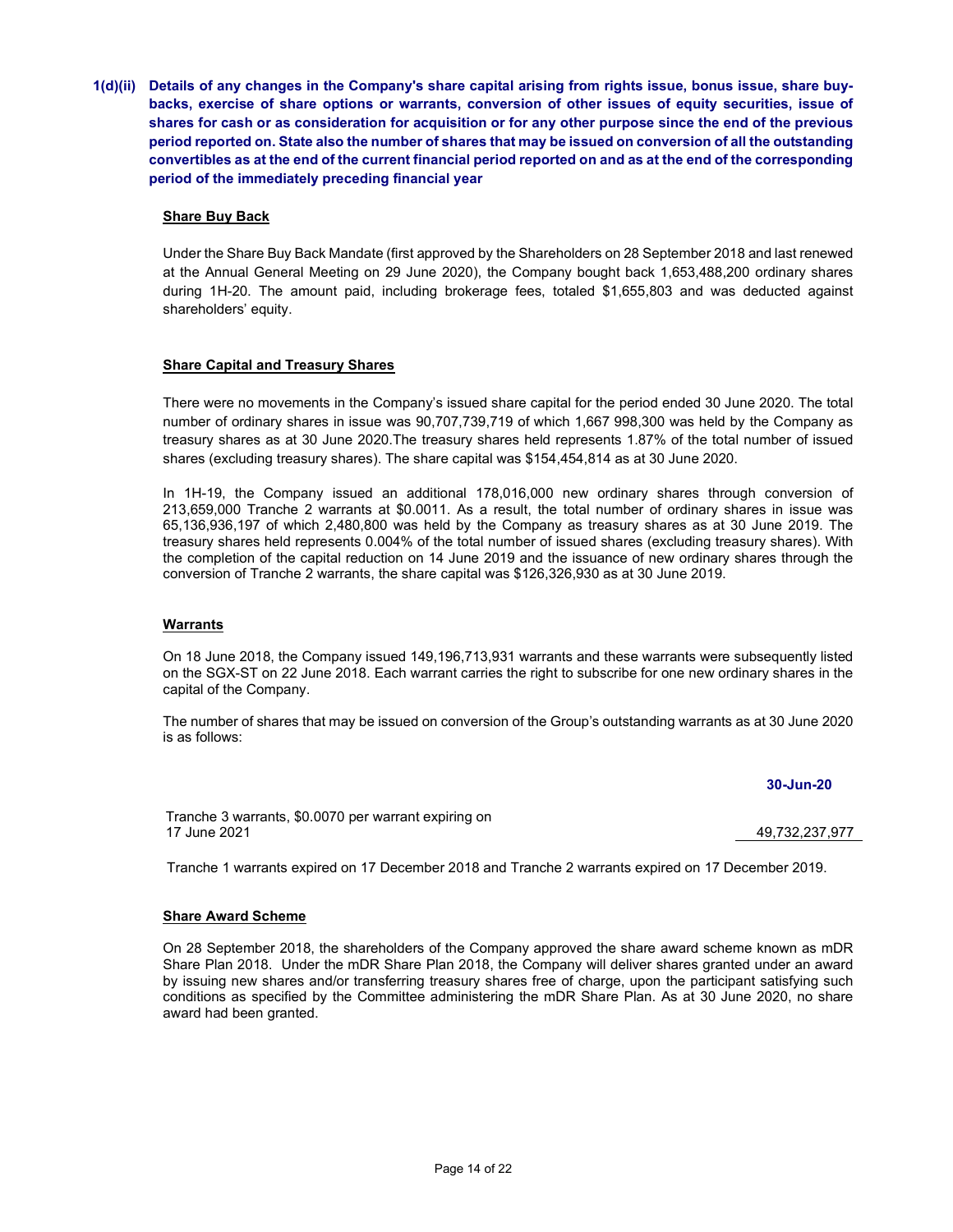## 1(d)(iii) To show the total number of issued shares excluding treasury shares as at the end of the current financial period and as at the end of the immediately preceding year.

|                                                         | <b>Number of ordinary shares</b> |                |  |
|---------------------------------------------------------|----------------------------------|----------------|--|
|                                                         | 30-Jun-20                        | 31-Dec -19     |  |
|                                                         |                                  |                |  |
| Total number of issued shares                           | 90,707,739,719                   | 90,707,739,719 |  |
| Less: Treasury shares                                   | (1,667,998,300)                  | (14, 510, 100) |  |
| Total number of issued shares excluding treasury shares | 89,039,741,419                   | 90,693,229,619 |  |

#### 1(d)(iv) A statement showing all sales, transfers, disposal, cancellation and/or use of treasury shares as at the end of the current financial period reported on.

Not applicable

#### 1(d)(v) A statement showing all sales, transfers, disposal, cancellation and/or use of subsidiary holdings as at the end of the current financial period reported on.

Not applicable

2. Whether the figures have been audited or reviewed, and in accordance with which auditing standard or practice.

The figures have not been audited or reviewed by the auditors of the Company.

3. Where the figures have been audited or reviewed, the auditors' report (including any modifications or emphasis of matter).

Not applicable

- 3A. Where the latest financial statements are subject to an adverse opinion, qualified opinion or disclaimer of opinion:-
	- (a) Updates on the efforts taken to resolve each outstanding audit issue.
	- (b) Confirmation from the Board that the impact of all outstanding audit issues on the financial statements have been adequately disclosed

This is not required for any audit issue that is a material uncertainty relating to the going concern.

Not applicable. The Group's latest audited financial statements for the financial year ended 31 December 2019 are not subject to an adverse opinion, qualified opinion or disclaimer of opinion issued by the auditors.

#### 4. Whether the same accounting policies and methods of computation as in the issuer's most recently audited annual financial statements have been applied

The Group has applied the same accounting policies and methods of computation in the financial statements for the current financial period as compared with those used in the audited financial statements for the financial year ended 31 December 2019.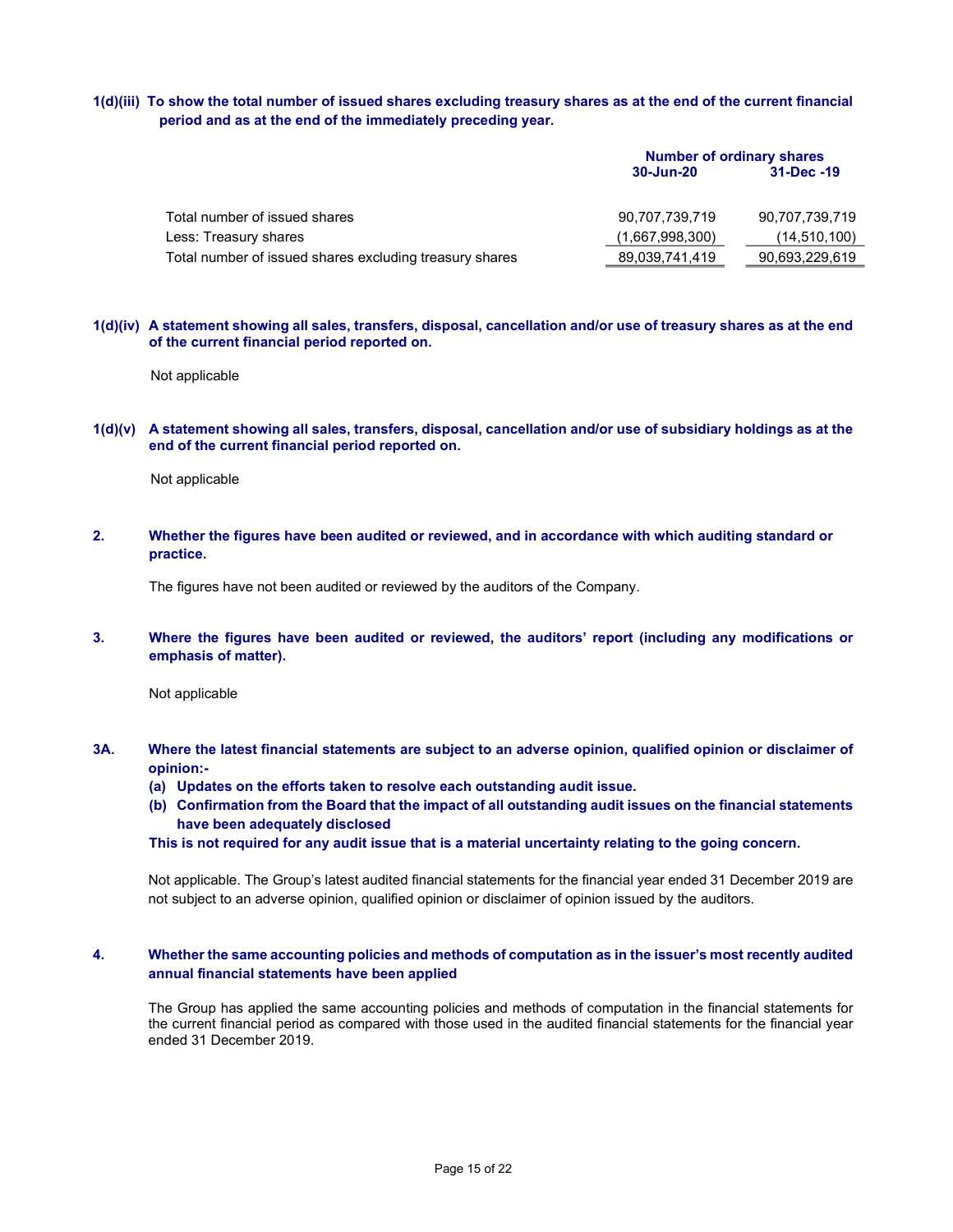## 5. If there are any changes in the accounting policies and methods of computation, including any required by an accounting standard, what has changed, as well as the reasons for, and the effect of, the change

The Group has adopted all the new and revised Singapore Financial Reporting Standards ("FRS") for accounting periods beginning 1 January 2020, where applicable.

The adoption of new / revised FRS and INT FRS does not result in changes to the Group's and the Company's accounting policies and has no material effect on the amounts reported for the current or prior period.

## 6. Earnings per ordinary share of the Group for the current period reported on and the corresponding period of the immediately preceding financial year, after deducting any provision for preference dividends

| <b>Earnings per ordinary share</b><br>(based on consolidated net profit (loss) attributable to equity holders<br>of the Company) | 1H-20<br>cents | 1H-19<br>cents |
|----------------------------------------------------------------------------------------------------------------------------------|----------------|----------------|
| From continuing and discontinued operations:                                                                                     |                |                |
| - Basic                                                                                                                          | 0.001          | 0.005          |
| - Fully diluted                                                                                                                  | 0.001          | 0.004          |
| From continuing operations:                                                                                                      |                |                |
| - Basic                                                                                                                          | 0.001          | 0.005          |
| - Fully diluted                                                                                                                  | 0.001          | 0.004          |
| From discontinued operations:                                                                                                    |                |                |
| - Basic                                                                                                                          | N.M.           | N.M.           |
| - Fully diluted                                                                                                                  | N.M.           | N.M.           |

Basic earnings per ordinary share is computed based on the weighted average number of shares in issue during the period of 89,301,769,604 (1H-19: 65,065,405,047).

Fully diluted earnings per ordinary share is computed based on the weighted average number of shares during the period adjusted for the effect of all potential dilutive ordinary shares of 89,301,769,604 (1H-19: 72,687,622,961).

In 1H-20, the Tranche 3 warrants were antidilutive and hence disregarded in the calculation of diluted earnings per share.

## 7. Net asset value (for the issuer and Group) per ordinary share based on issued share capital of the issuer at the end of the (a) current period reported on and (b) immediately preceding financial year

|                             | Group        |              |              | Company      |
|-----------------------------|--------------|--------------|--------------|--------------|
|                             | 30-Jun-20    | 31-Dec-19    | 30-Jun-20    | 31-Dec-19    |
|                             | <b>Cents</b> | <b>Cents</b> | <b>Cents</b> | <b>Cents</b> |
| Net Asset Value ("NAV") per |              |              |              |              |
| share                       | 0.14         | 0.17         | 0.13         | 0.16         |

The NAV per share as at 30 June 2020 is calculated based on 89,039,741,419 (excluding 1,667,998,300 ordinary shares held as treasury shares) (31 December 2019: 90,693,229,619 ordinary shares, excluding 14,510,100 ordinary shares held as treasury shares)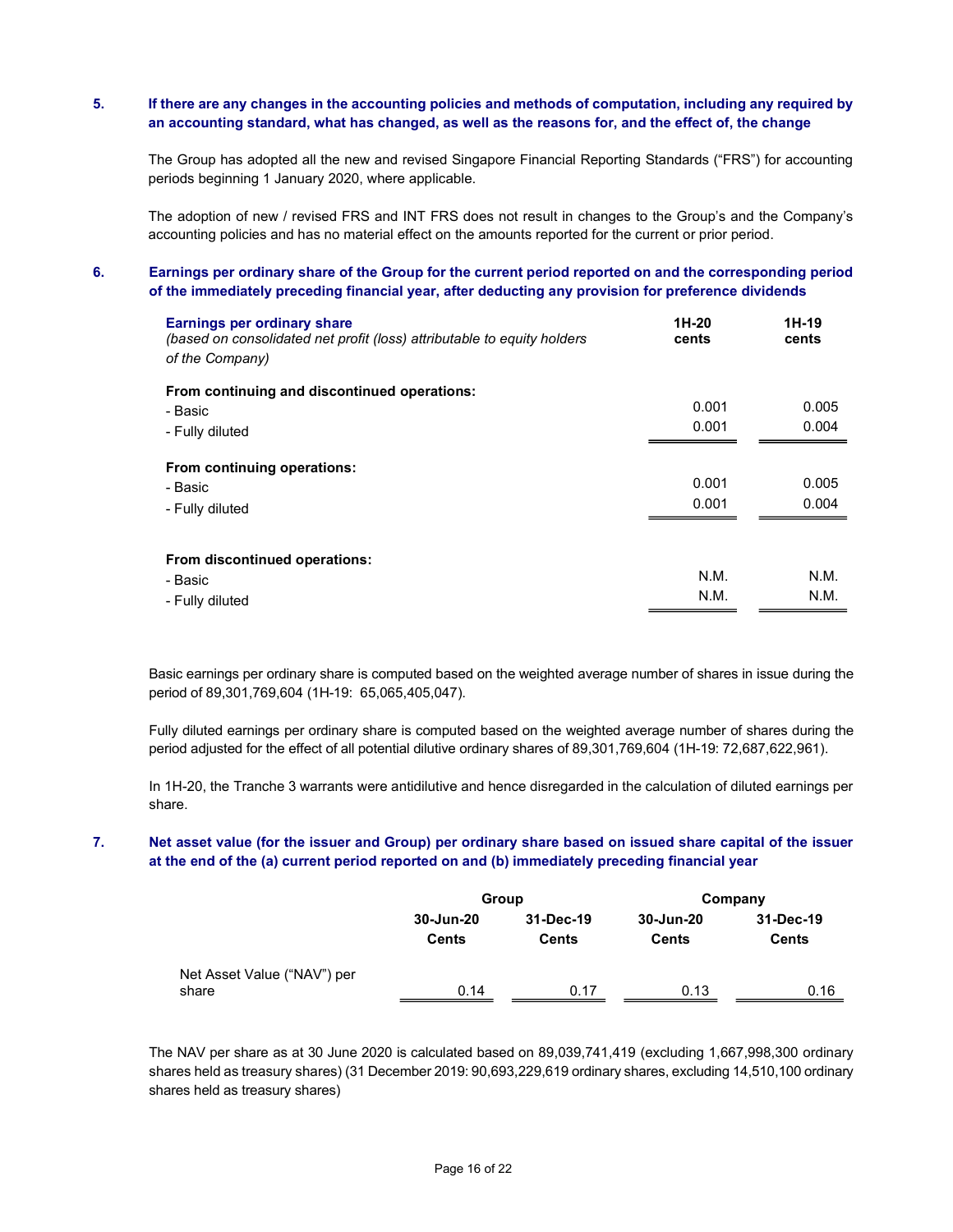8. A review of the performance of the Group, to the extent necessary for a reasonable understanding of the Group's business. The review must discuss any significant factors that affected the turnover, costs, and earnings of the Group for the current financial period reported on, including (where applicable) seasonal or cyclical factors. It must also discuss any material factors that affected the cash flow, working capital, assets or liabilities of the Group during the current financial period reported on

#### Revenue and Profit after income tax

The Group's revenue decreased by 37% from \$136.3 million in 1H-19 to \$86.3 million in 1H-20, mainly due to the decrease in revenue from DMS, AMS and DPAS business that resulted from the COVID-19 pandemic outbreak.

Revenue from DMS business decreased by 39% from \$119.6 million in 1H-19 to \$72.6 million in 1H-20, mainly due to lower sales volume generated from retail operations. The retail stores were temporarily closed for the operations during the Circuit Breaker Period from 7 April 2020 until 18 June 2020 and resumed operations only on 19 June 2020. Gross margin for DMS business decreased by 1% from 8% to 7% compared to the previous corresponding period.

Revenue from AMS business decreased by 17% from \$10.1 million in 1H-19 to \$8.4 million in 1H-20, due to lower repair volumes even though service centres remained operational during the Circuit Breaker Period. Gross margin remained at 27% compared to previous corresponding period.

Revenue from DPAS business decreased by 57% from \$3.1 million in 1H-19 to \$1.3 million in 1H-20 and the gross margin decreased by 16% from 27% in 1H-19 to 11% in 1H-20, mainly due to the temporary closure of operations amid the outbreak of COVID-19 but overheads continued to be incurred. DPAS business was closed since mid-March 2020 as Malaysia's Government announced a Movement Control Order to minimise the spread of COVID-19, which came into effect on 18 March 2020 and later extended it until 9 June 2020.

Revenue from Investment segment, in contrast increased by 15% from \$3.5 million in 1H-19 to \$4.0 million in 1H-20, mainly due to the increase in coupon interest income from investment in bonds by \$0.4 million. Higher coupon interest income from investment in bonds in 1H-20, was mainly due to the cumulative effect from the investments made since first quarter of 2019 from the utilization of the rights cum warrants proceeds and leverage.

Other operating income increased by \$1.4 million, mainly due to the various support measures from the Singapore Government such as Job Support Scheme of \$0.9 million, property tax rebates of \$0.3 million and foreign workers levy rebates of \$0.1 million, as well as insurance claims of \$0.1 million for the damaged equipment and raw materials due to the flooding incident that affected DPAS division.

Administrative expenses decreased by \$0.8 million, mainly due to the decrease in staff cost by \$0.3 million and related outlet/office running costs such as credit card charges, utilities and communication costs of \$0.2 million.

Other operating expenses decreased only by \$0.04 million, even though there were savings from reduced rental expenses by \$0.5 million from the rental assistance and/or rental subsidies from the malls, net reversal of impairment loss of right-of-use assets of \$0.1 million for a non-performing outlet of DMS business and decrease in depreciation of right-of-use assets by \$0.2 million. The decrease was partially offset by the loss on disposal of investment in debt securities of \$0.3 million, higher allowance for inventories by \$0.3 million and inventories written off of \$0.1 million pertaining to the raw material that was damaged during the flooding incident at the premises of the DPAS division in April 2020. There was no material impact to DPAS division as the properties and equipment are adequately insured.

The COVID-19 pandemic outbreak has impacted the Group's results. In view of the decline in sales in 1H-20 and impairments for inventories and right-of-use assets, the Group's net profits decreased by \$2.8 million from \$3.3 million in 1H-19 to \$0.5 million in 1H-20.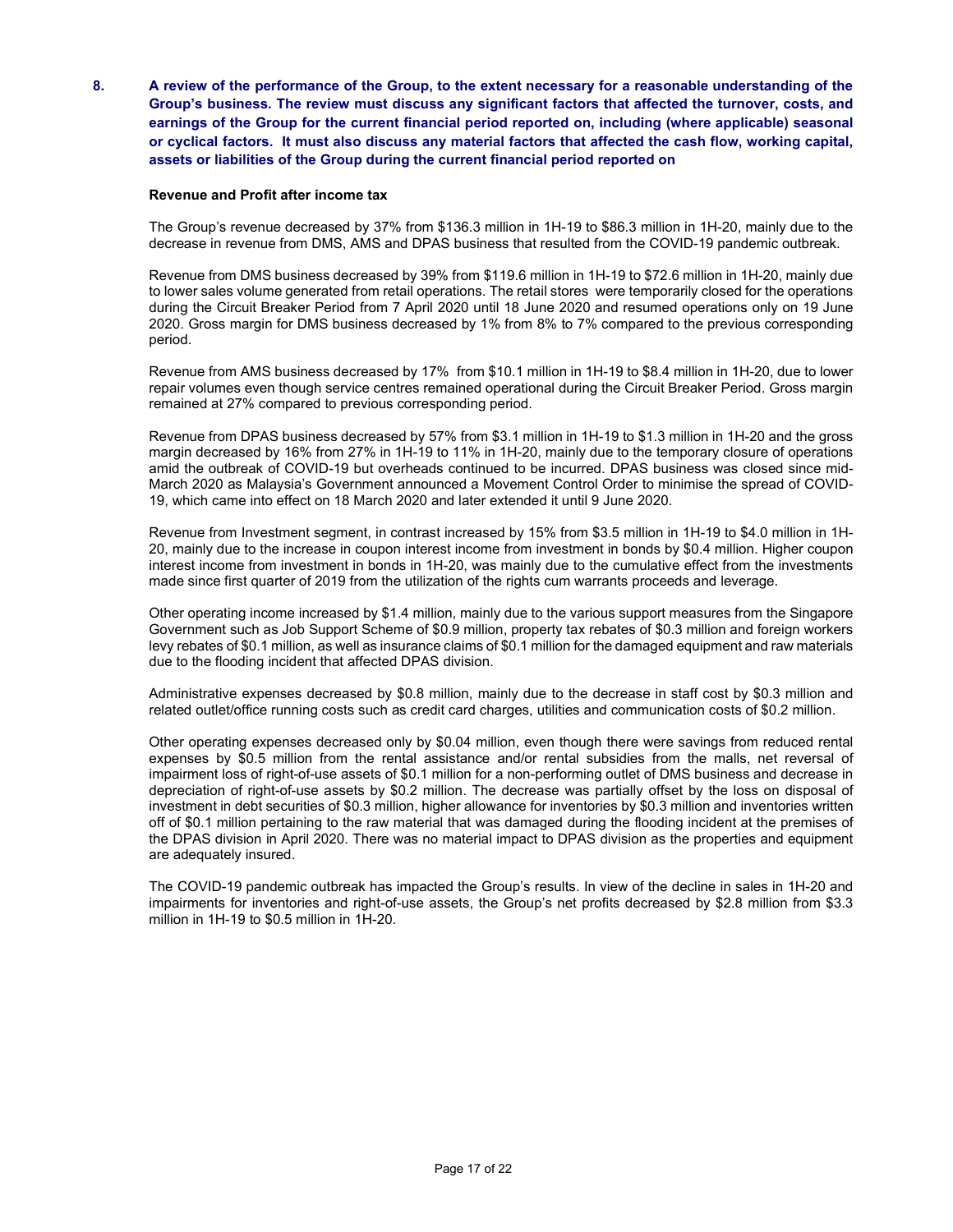#### Cash Flows

The Group registered cash and cash equivalents of \$16.4 million as at 30 June 2020, representing an inflow of \$9.3 million since 31 December 2019.

#### Cashflow from operating activities

Net cash inflow of \$22.7 million in 1H-20 arose mainly from positive operating cash flows before movements in working capital of \$0.1 million and changes in working capital of \$22.7 million which resulted mainly from reduced trade receivables and inventories.

#### Cashflow from investing activities

Net cash inflow of \$14.0 million in 1H-20 was attributable to proceeds from disposal of debt securities and equity securities of \$24.9 million and \$2.3 million respectively, interest income received from investment in debt securities of \$1.4 million and dividend income received from investment in equity securities of \$2.7 million. This was partially offset by the purchase of \$16.4 million of equity securities and loan to a third party of \$1.0 million.

#### Cashflow from financing activities

Net cash outflow of \$27.5 million in 1H-20, mainly due to net repayment of bank borrowings of \$23.2 million, repayment of lease liabilities of \$2.0 million, purchase of treasury shares of \$1.7 million and interest expense of \$0.6 million.

### 9. Where a forecast, or a prospect statement, has been previously disclosed to shareholders, any variance between it and the actual results

Not applicable

## 10. A commentary at the date of the announcement of the competitive conditions of the industry in which the Group operates and any known factors or events that may affect the Group in the next reporting period and the next 12 months

The global economic downturn amidst the COVID-19 crisis and the resulting uncertainties may exert pressure on the Group's revenue and profits for FY2020.

The Investment division is progressively reallocating its investment mix, with a view to hold up to 100% equities in the investment portfolio to take advantage of the bearish market. Dividend income will remain the main revenue source for the division, though such income for FY2020 may be lower than expected, as companies are expected to be conservative in dividend payouts due to the economic downturn.

DMS operations were affected during the circuit breaker period. Retail operations under DMS business resumed operations under Phase 2 (Safe Transition) on 19 June 2020. In the current economic climate due to the pandemic, weaker consumer spending is expected for the rest of FY2020. Coupled with the termination of M1's distribution business (which will cease from 19 September 2020), DMS division's performance would be adversely impacted. The division is currently restructuring its business operations to continue to stay relevant in the industry.

DPAS division resumed operations on 10 June 2020 after the Movement Control Order was lifted in Malaysia. With the economy contracting due to the COVID-19 pandemic, private consumption is expected to generally decline. As DPAS is dependent on the advertising expenditure of its clients which would be affected by a sharp slowdown in the economy, the division is expected to be negatively impacted in 2H-20.

The on-going pandemic situation and the uncertain economic outlook may impact the future earnings of the Group in the near-term. In particular, any further disruptions to business operations from COVID-19 related restrictions or control orders, will affect the performance of DMS and DPAS operations. Notwithstanding this, the Group remains cautious and is committed to exercising cost discipline in its businesses and strengthening its revenue streams in the long term.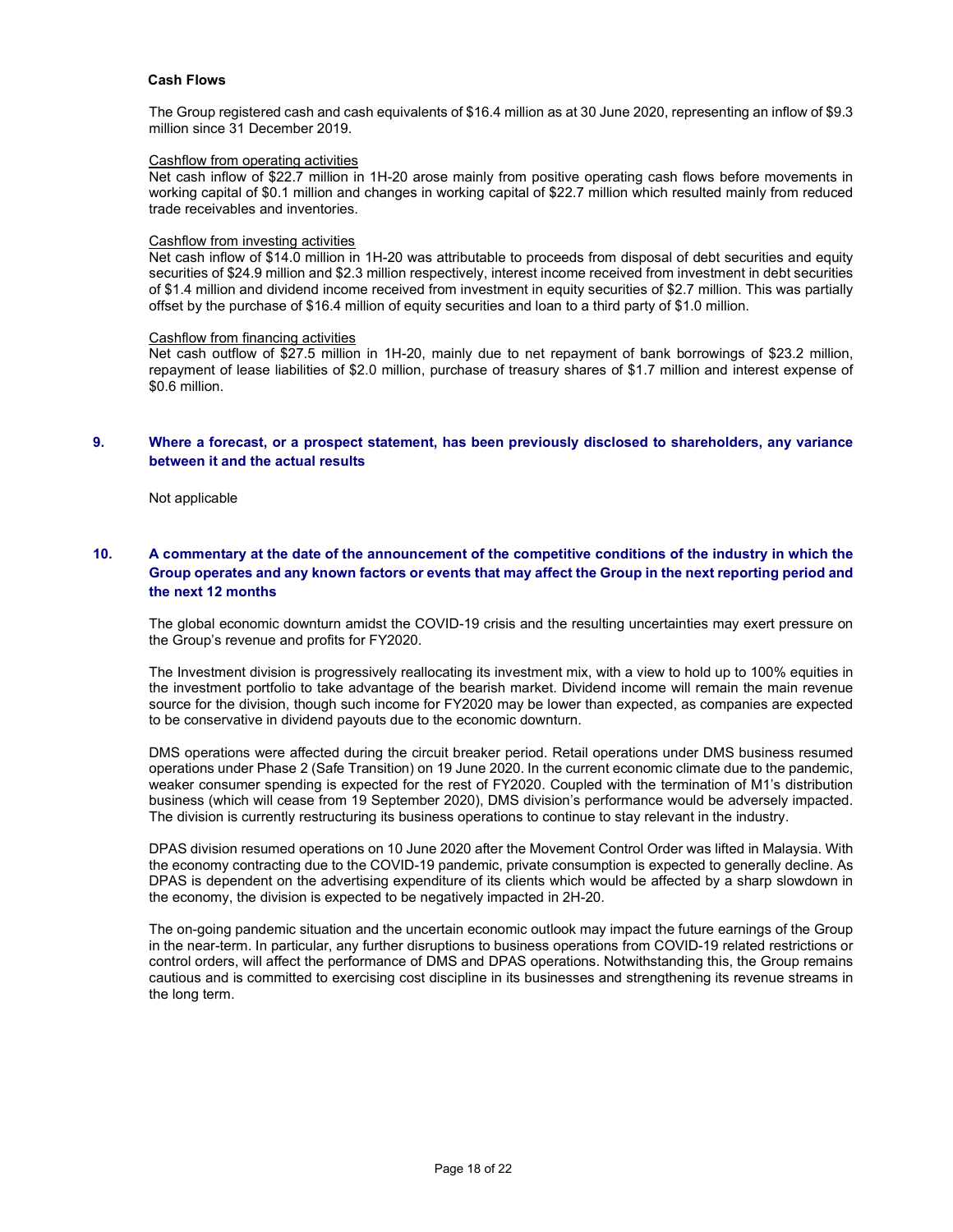## 11. Dividend

### (a) Current Financial Period Reported On

Any dividend declared for the current financial period reported on?

None

# (b) Corresponding Period of the Immediately Preceding Financial Year

Any dividend declared for the corresponding period of the immediately preceding financial year?

Yes

| First and Interim           |
|-----------------------------|
| Cash                        |
| \$0.0000307 per share       |
| \$2.0 million (approximate) |
| Tax exempt (One-Tier tax)   |
|                             |

## (c) Date payable

Not applicable

#### (d) Books closure date

Not applicable

## 12. If no dividend has been declared/recommended, a statement to that effect

No dividend has been declared or recommended for the period, in view of the current economic uncertainties and dividend consideration would be assessed based on the full year results.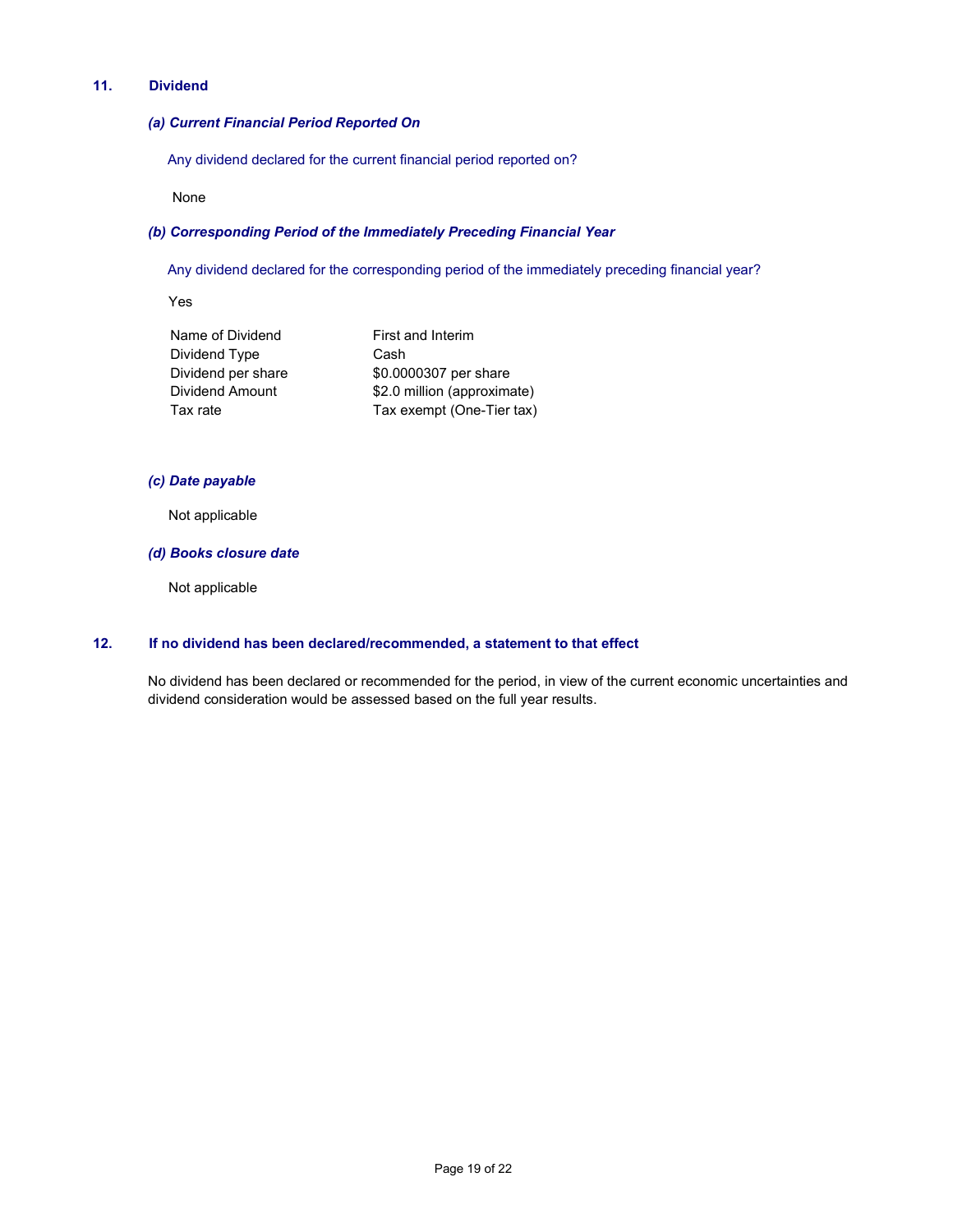# 13. Interested Person Transactions

| Name of interested person                                                       | Aggregate value of all<br>interested person transactions<br>during the financial year under<br>review (excluding transactions<br>less than \$100,000 and<br>transactions conducted under<br>shareholders' mandate<br>pursuant to Rule 920 of the<br><b>SGX Listing Manual)</b> | Aggregate value of all<br>interested person transactions<br>conducted under shareholders'<br>mandate pursuant to Rule 920<br>of the SGX Listing Manual<br>(excluding transactions less<br>than \$100,000) |
|---------------------------------------------------------------------------------|--------------------------------------------------------------------------------------------------------------------------------------------------------------------------------------------------------------------------------------------------------------------------------|-----------------------------------------------------------------------------------------------------------------------------------------------------------------------------------------------------------|
|                                                                                 | \$'000                                                                                                                                                                                                                                                                         | \$'000                                                                                                                                                                                                    |
| <b>Pacific Organisation Pte Ltd</b><br><b>Rental expenses</b><br>$\blacksquare$ | 192                                                                                                                                                                                                                                                                            |                                                                                                                                                                                                           |
| <b>Total</b>                                                                    | 192                                                                                                                                                                                                                                                                            |                                                                                                                                                                                                           |

Mr Ong Ghim Choon (Director and Chief Executive Officer of the Company) and his associate own a majority of the shares of Pacific Organisation Pte Ltd.

## 14. Use of proceeds

 As at 30 June 2020, the proceeds from the Rights cum Warrants Issue have been utilized in accordance with its stated use and the breakdown is as follows:

| Net proceeds from the Rights cum Warrants Issue <sup>1</sup>                                                                                                                    | \$'000<br>95.350                   |
|---------------------------------------------------------------------------------------------------------------------------------------------------------------------------------|------------------------------------|
| Less:<br>Investments in quoted securities<br>Repayment of loan to finance the investment in quoted securities<br>Utilisation towards working capital - purchases of inventories | (55,360)<br>(24, 075)<br>(15, 915) |
| <b>Balance of net proceeds</b>                                                                                                                                                  |                                    |

<sup>1</sup>Aggregate proceeds from Rights and conversion of Warrants as at 30 June 2020.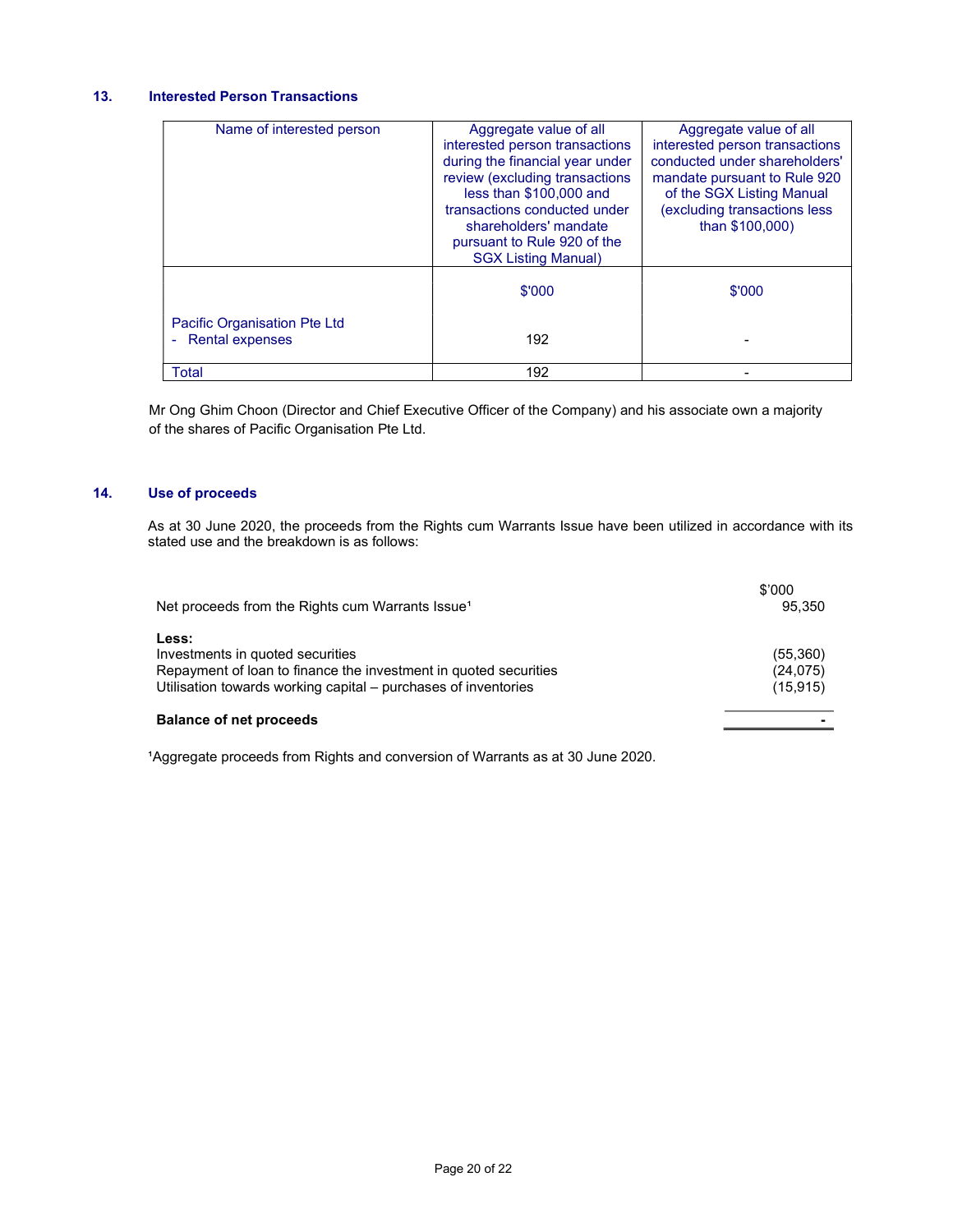# 15. Confirmation of Undertakings under Rule 720(1) of the Listing Manual

The Company has procured undertakings from all its directors and executive officers (in the format set out in Appendix 7.7) under Rule 720(1) of the Mainboard Rules.

BY ORDER OF THE BOARD

Ong Ghim Choon Chief Executive Officer 14 August 2020